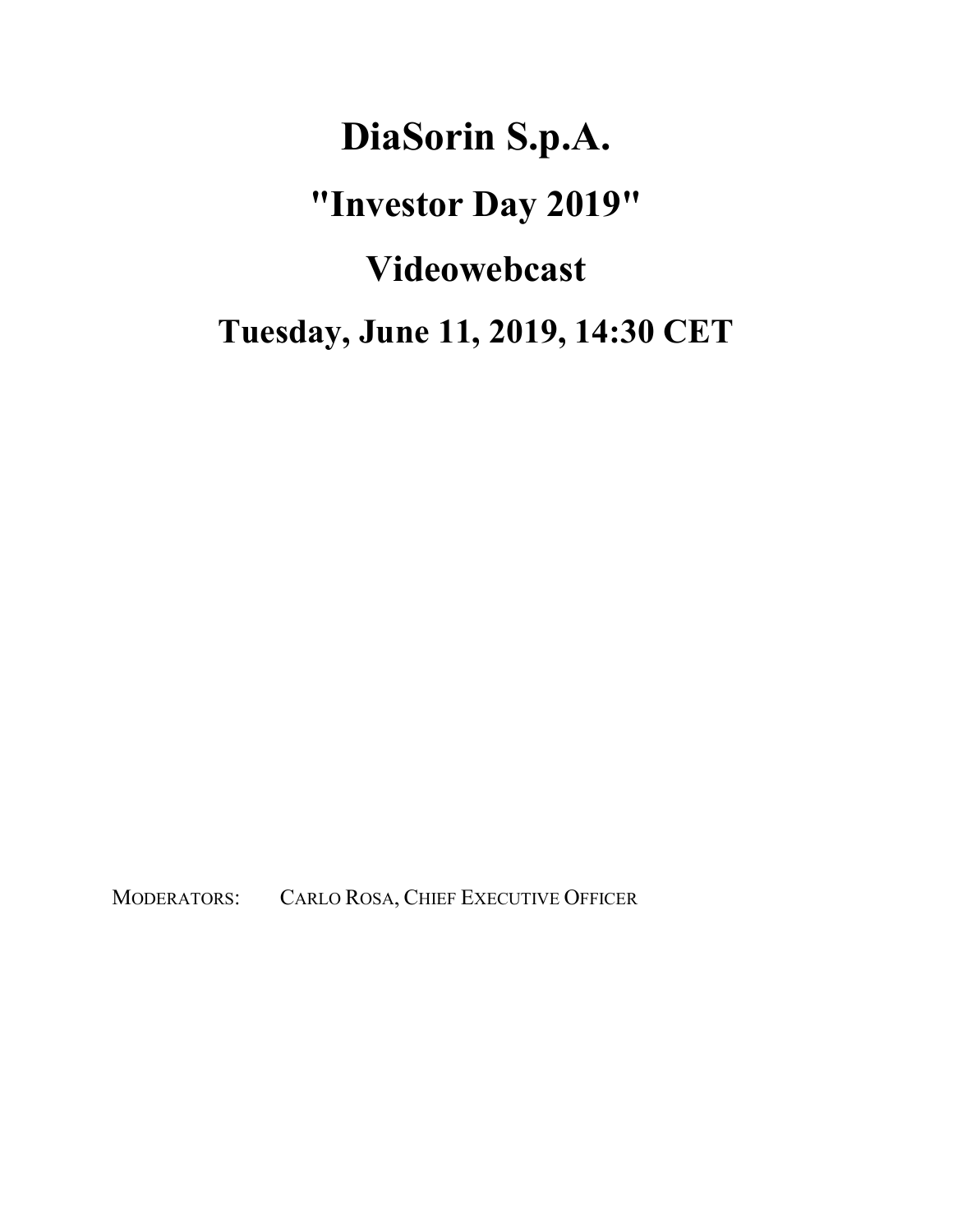CARLO ROSA: Welcome to everybody, there are almost 200 people connected to this event through the web. So I welcome who is here and who is not here and we are going to be spending the next hour or so talking about the next 4 years of DiaSorin, but really also talking about the following 4 years because all the investments that we are planning to make in the next 4 years will fuel growth also for the foreseeable future.

> So let's start quickly about who are we? And we say that we are a specialist, and…but what does a specialist means? It certainly means we are not Roche, that's simple, but special…the specialist means that we are a company committed to develop products that require complex technology and higher risk research spending, so there is always an investment in research and development and technologies that has been paying off over the last 19 years, and we believe we will continue to pay off for the following 10 years and our customer base has always recognized this connotation of the company.

> We are really global, we have 7 manufacturing sites, 2 research sites and we operate in over 26 countries directly with our subsidiaries all the main geographies and then over 60 countries with distributors, so we do have a global reach at this point, it took many years to get there, but we are there, so we cover all the main markets.

> Now, we got here with certainly internal development and strenuous effort by our research and development people, but we also got here because we have never been shy of partnership. So we do not consider the big guys that play in this space as competitors. We always see them as an opportunity and I just listed some of those Roche we announced in 2013, and we continue to collaborate on the market, Beckman very exciting program, we discussed this already few times where we are going to go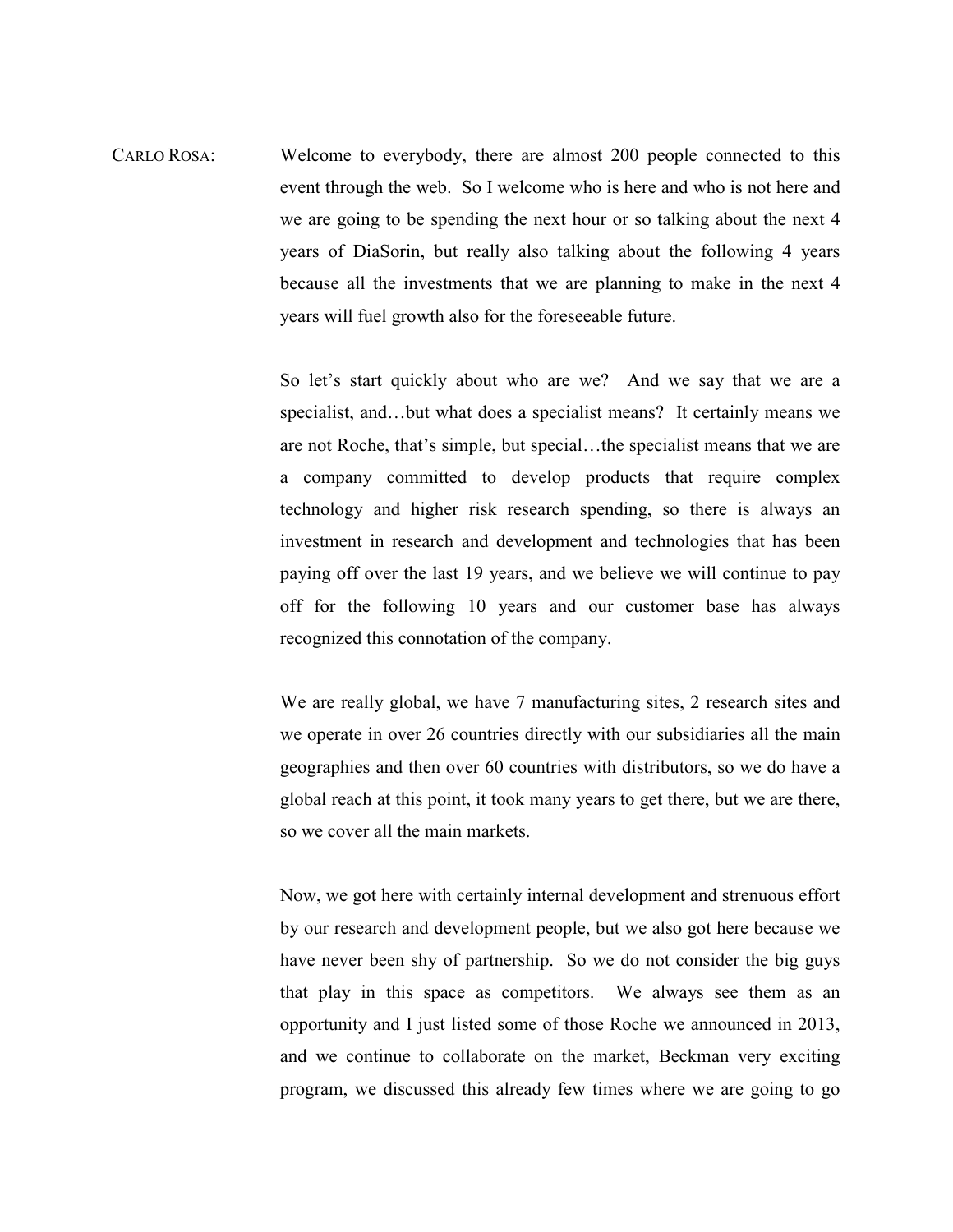together to the U.S., with HIV and Hepatitis products. And then recently QIAGEN which has been phenomenal for us with the ability to expand into the T-cell compartment [ph] immunology, but on top of that as the Chairman said, we also have invested over  $\epsilon$ 400 in acquisition and we started in 2008-2009 and the last acquisition was done in 2018.

We've always been very speculative about the acquisition, so unfortunately we are not great clients to the big banks, because most of the targets they have are not DiaSorin natural targets. But because of the relationships and because of the reputation of the company quite often they call us and we have been fast and we have been buying assets that are interest of DiaSorin and we will continue to do so for the following years, and as you will see our cash flow certainly allow us to continue to pursue this strategy.

Now, let's understand what…so the achievement. The achievement means as we did in 2016 when we presented the 3 years plan. We would like to go by what we said to the financial community in 2016 about the following 3 years, and let's understand what we promised, and let's understand what we achieved.

As far as product development, we said we will continue to develop 5-6 new products per year, and on top of that we are also engaging into the development of molecular products and that was done, thus the list of products that we have developed and launched over the last 3 years. Then we said we are going to pursue business development. Partnerships and acquisitions done we have signed a very important partnership with Beckman, Meridian and QIAGEN and then we bought the Siemens business of ELISA in Europe. We also said we would engage in development of a new platform following the great success of the LIAISON XL and we name it LIASON XS and we said we are going to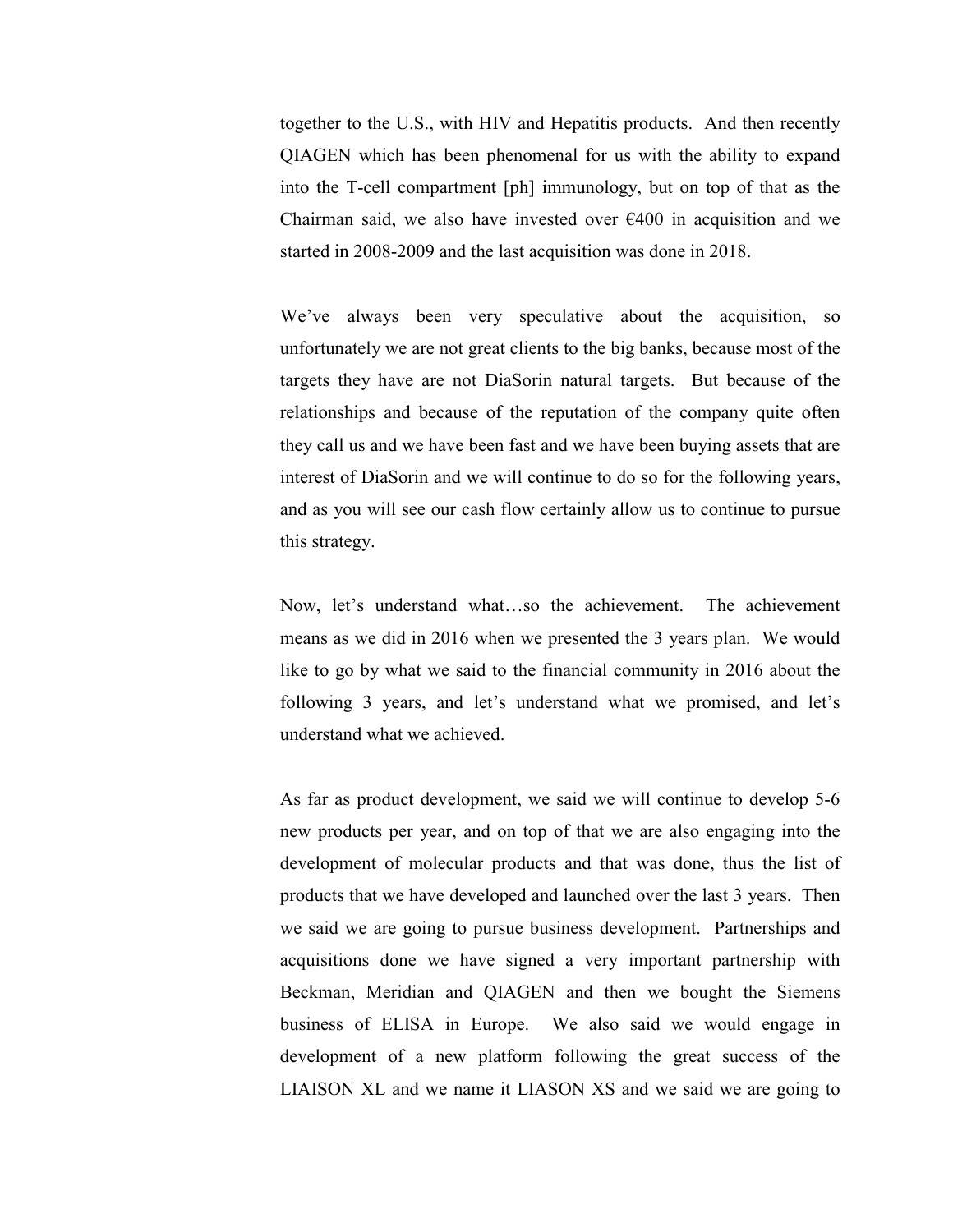launch it in 2019, done. It has been launched actually officially 3 weeks ago in a big event in Torino, with a 1,000 customers coming from all across the globe to see this new platform.

And last but not least, we said, as Mr. Denegri said well there is price pressure in our business, and we will see why. And we are going to put together measure to safeguard our EBITDA, and we did it. It is called operational excellence. That brought us to streamline manufacturing processes, shut down plant, consolidate but as a result of that plus more, we were able to maintain a profitability which is unique in our business.

Now, I would like to start this presentation talking about healthcare because companies clearly have to be measured and understood based on the environment they need to…they live in and they do business with. And when we talk about challenges and challenges for the healthcare industry, I think 4 main challenges came to me.

The first one is that there is a tremendous pressure by society on us, us as diagnostic companies, as hospital providers, as medical technology companies to deliver services and products that help people live longer, if not trivial we don't make cell phones, we make products that affects everybody's life. I think that we have a safe screen…a screensaver in the company that says that every second 4 patients in the world are attached by a DiaSorin product, okay. So there is lots of pressure on the industry. But by the same talk there is also pressure of coming from increased cost and I'll show you some numbers, and this cost increase is the result of more expensive technologies, broader access to the welfare system. There are hundreds of millions literally of people in…in certain countries that want access and are gaining access annually to better services, that is more cost.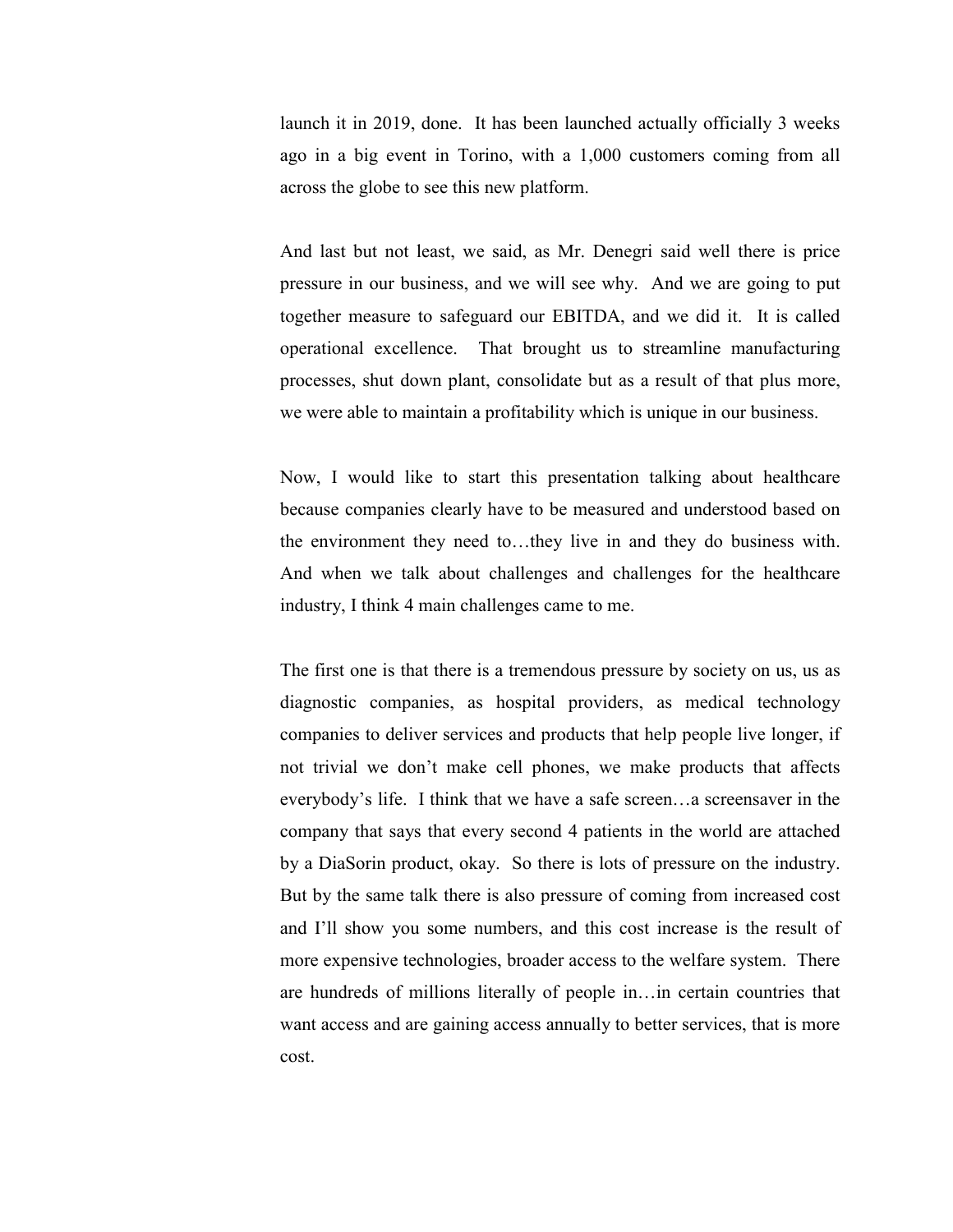The third element is certainly as a result of this increased cost, is there is…there is a strong pressure in increasing efficiency in the way we all conduct business. So hospitals being more efficient, suppliers being more efficient, so cost, cost, cost, efficiency, efficiency, efficiency.

The fourth one is very interesting and is shared among all the players in this business. There is a tough competition out there because of this, because of the cost pressure and you cannot miss any decision because once you miss a decision and you miss a technology, then you are out of the market. So it's a phenomenal business community, but it's a very tough business community to be in as well.

Now, let's talk about cost. This slide shows what percentage of GDP is spent in healthcare. Now, we are going to look at the U.S., U.S., is an outlier but then if you look at all the other geographies on average between 8% and 12% of GDP goes into fueling healthcare. And it's the second ticket item after patient and social security right. So certainly is under the strict observation by the government and the insurance how to reduce this cost.

If you look at the U.S., it's terrible. If nothing happens by 2026, almost 20% of GDP is going to go to fuel healthcare, we see it every year. We see it every year because we employ over 700 people in the U.S. We contribute to their insurance programs, and I think that today on average an insurance program for an employee in the U.S., is costing between  $€11,000$  to  $€12,000$  to the company right, and it's going up, is growing 3%, 4% every year. And if nothing happens by 2027 it's going to be 6 trillion in the U.S., spent on healthcare, unsustainable.

Now, what's the second trend that is actually affecting cost is the demographic and here you see Italy, but you can see…you could have the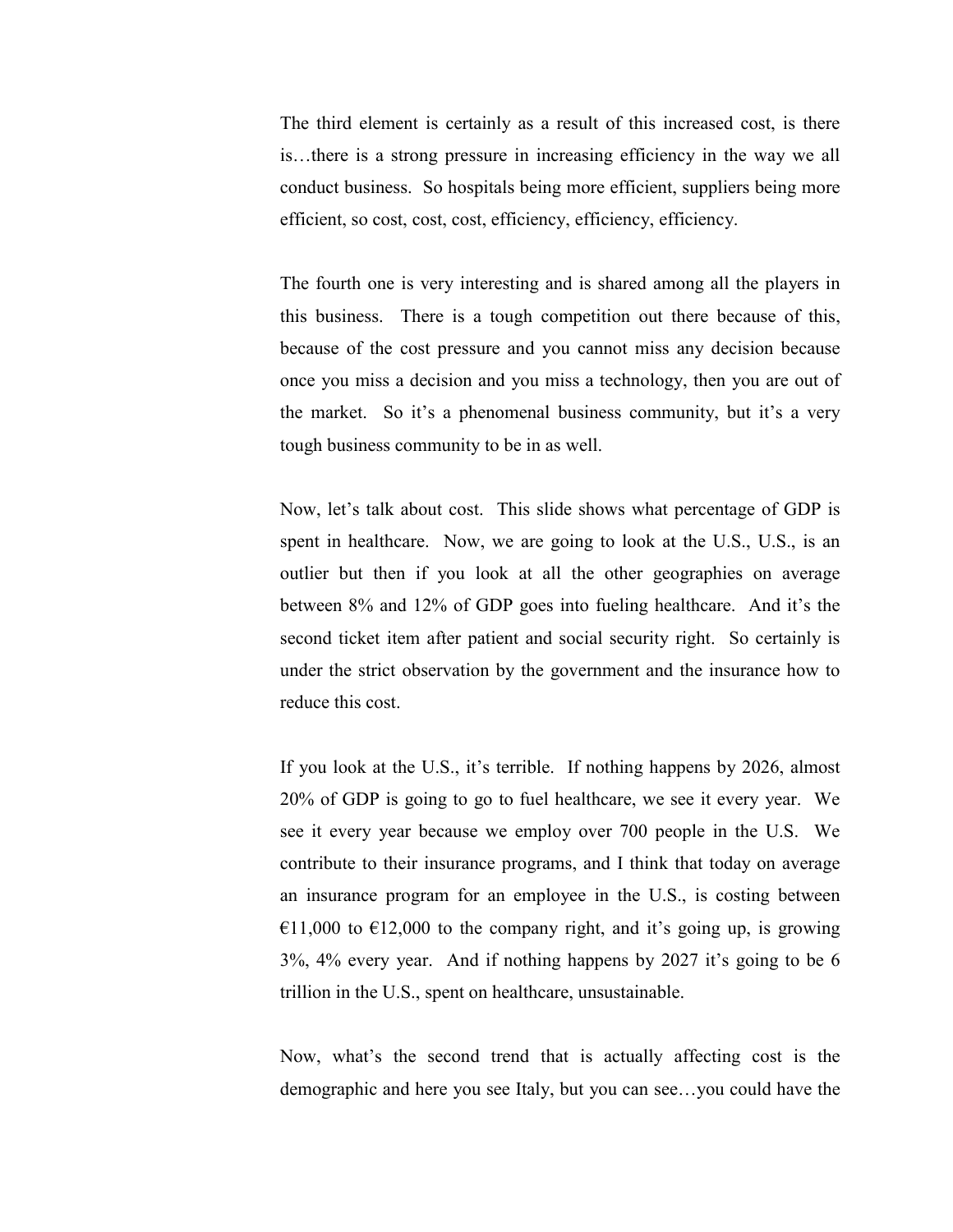same picture in any country. So we are growing older and Italy in 2018 22% of the population is over 60 but by 2050 it's going to be 34% of the population over 50. So what's bad about this? What's bad about this is that, if you look at the way money is spent during the lifespan of an individual, [indiscernible] of the cost of health is actually spent in the last 7 to 10 years of an individual life. And if you look at how this is changing year-after-year it is getting worst. Okay, so we are growing older, and we are spending more and society will have to spend more to guarantee what we all have an aspiration for which is better health.

So what's the conclusion? So you're a diagnostic company, you have all these trends, what you need to do? The conclusion is that, we need to adaptive to changes, and today you will see that we talk about changing again DiaSorin because we like it or not, we are all moving to a new concept which is called Value Based Care. Now Value Based Care is not something I invented is a definition that was brought up in the U.S., almost 10 years ago. And the concept is that Value Based Care is a model in which providers including hospitals and physicians and suppliers are paid based on patient health outcome.

So I don't pay for a test, I pay if you tell me that your test is helping this patient I can measure the economic impact and the impact on the health of the patient and if it works and it says what you said is going to do, you're going to get paid. If you don't, you're going to give me a discount. So there's going to be lots of pressure on us on our industry overall, to follow this concept. And for the diagnostic companies, what does it mean? It means that you're going to be forced for new products to sell an algorithm, not a test. What's an algorithm? An algorithm is information that you provide to the clinician, to the hospital, to the insurer that has a positive outcome for the patient, but also a positive outcome for the economics of the hospital. And that's very new for our industry.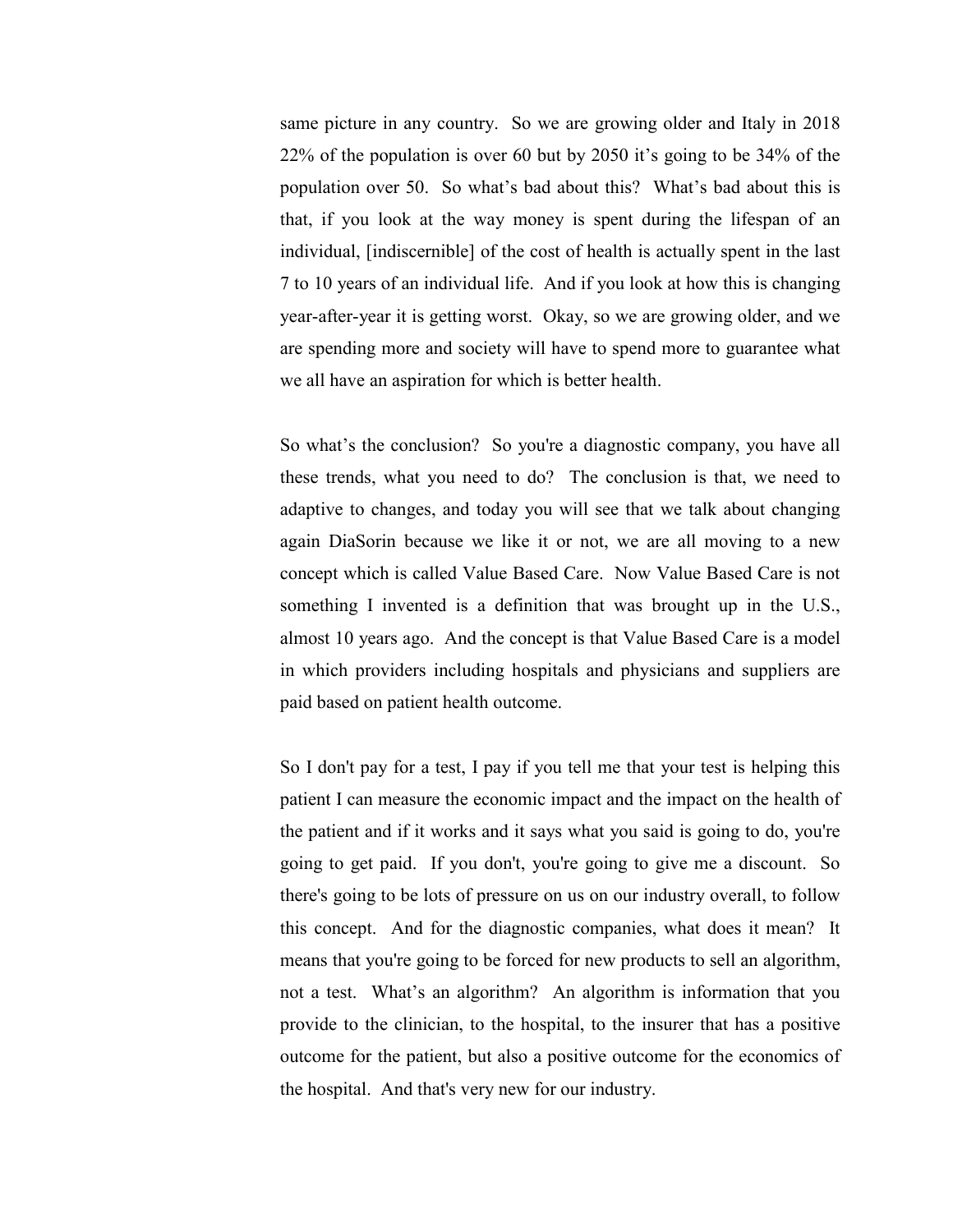Okay, so now we saw the general trends, right? We saw increase of cost, which brings to Value Based Care. What's happening specifically in diagnostic? In diagnostic, what's happening and I'm talking diagnostic means hospital…labs…laboratories. What's happening in diagnostic is that there are two forces that are active and are becoming stronger in the industry and one is called consolidation and the other one is called decentralization. It seems an oxymoron [ph] right, but they go both they are working in the same direction which is efficiency, the consolidation drive efficiency through routine laboratory services all across the globe, I'm going to show you some numbers, but you hear about hospitals shutting down labs. So 10 hospitals getting together you close 10 labs, you leave clinics, in each hospital and then a centralized lab properly located to serve all the labs. And in that lab, you don't hire people, you are going to put machines, complex machines that and engineers managing these machines. And through that you're getting efficiency.

But by the same talk in decentralization is happening. And decentralization is happening because that decentralization of diagnostic testing drives efficiency, through management of the patient. I'll show you again, some examples but all of us they leave the nightmare of going to the hospital and getting their blood drawn and then coming back get the result, weeks later, and that's not working and it has to change. So decentralization is a trend that tries to change that…change to trend that habit that we have today, but it's very complex, we'll see and requires lots of technologies.

Now, let's talk about consolidations, just examples. In the U.S., there are 9,000 hospitals and 100,000, physician office labs. In 2014, this mass of clinics and hospitals, there were 1,400 of those running as independent, right? So single hospital, doing its business and the rest was pretty much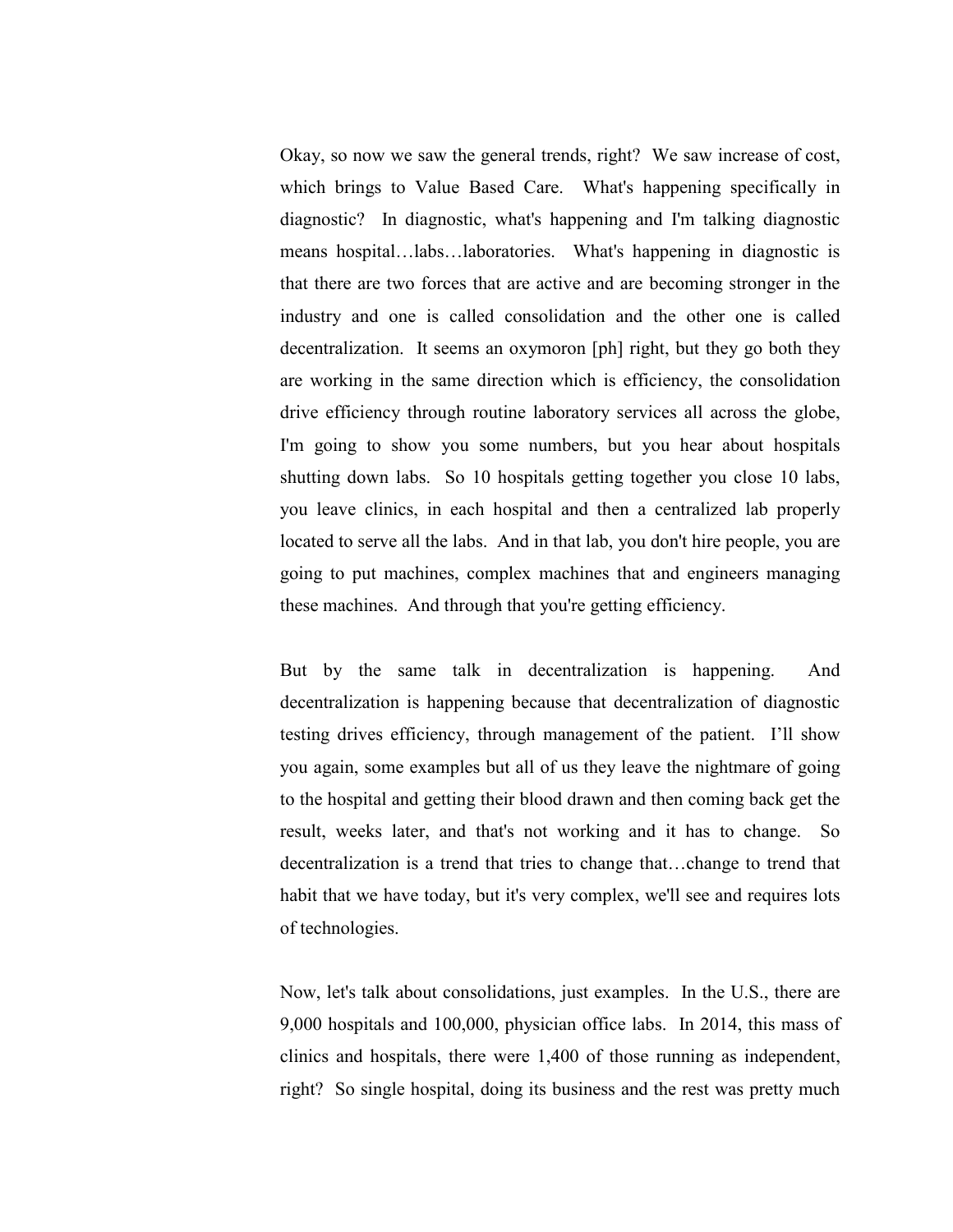in the hand of 487 multihospital health systems. So they started to buy each other out to get efficiencies. And by 2024, single hospitals will disappear, none. They are all going to be all be consolidated into multihospital health systems. And what's interesting for us is that you don't sell anymore to the lab. You go and sell to the administration or the GPO or the IDN that is taking care of running these multihospital systems.

But look at France very close to us. In France, there used to be 4,000 private labs, 900 university hospitals and general hospital labs and 14 blood banks. And then that was very inefficient and they you know, the French way, they passed a new law it was called the Ballereau law that through some tax incentives and disincentives forced consolidation. What's France today, the 4,000 private labs became 562, the 900 labs in hospitals became a third 295, the 14 blood banks became 4. And I just…I've chosen two examples but Italy is the same every country is going through this dramatic consolidation.

Now, let's talk about decentralization, why decentralization makes sense. Decentralization makes sense for a lot of different reasons. It makes sense because when you have pandemic like SARS, you don't want to have all the patients running through hospitals. So you want for certain diseases you want people manage outside the hospitals. Otherwise you get more people, infected. Decentralization makes sense because it reduced time from diagnosis to treatment, and certainly can provide more precise treatment. Decentralization makes sense because it's more efficient, right? Again, in the U.S., for example, they do flu testing now not in the core lab they do in a clinic or emergency room. You get in, you have symptom to get tested for flu and you get positive so you get a Tamiflu, good for Roche or you get antibiotics, right. Right there, you don't get inside, in and out.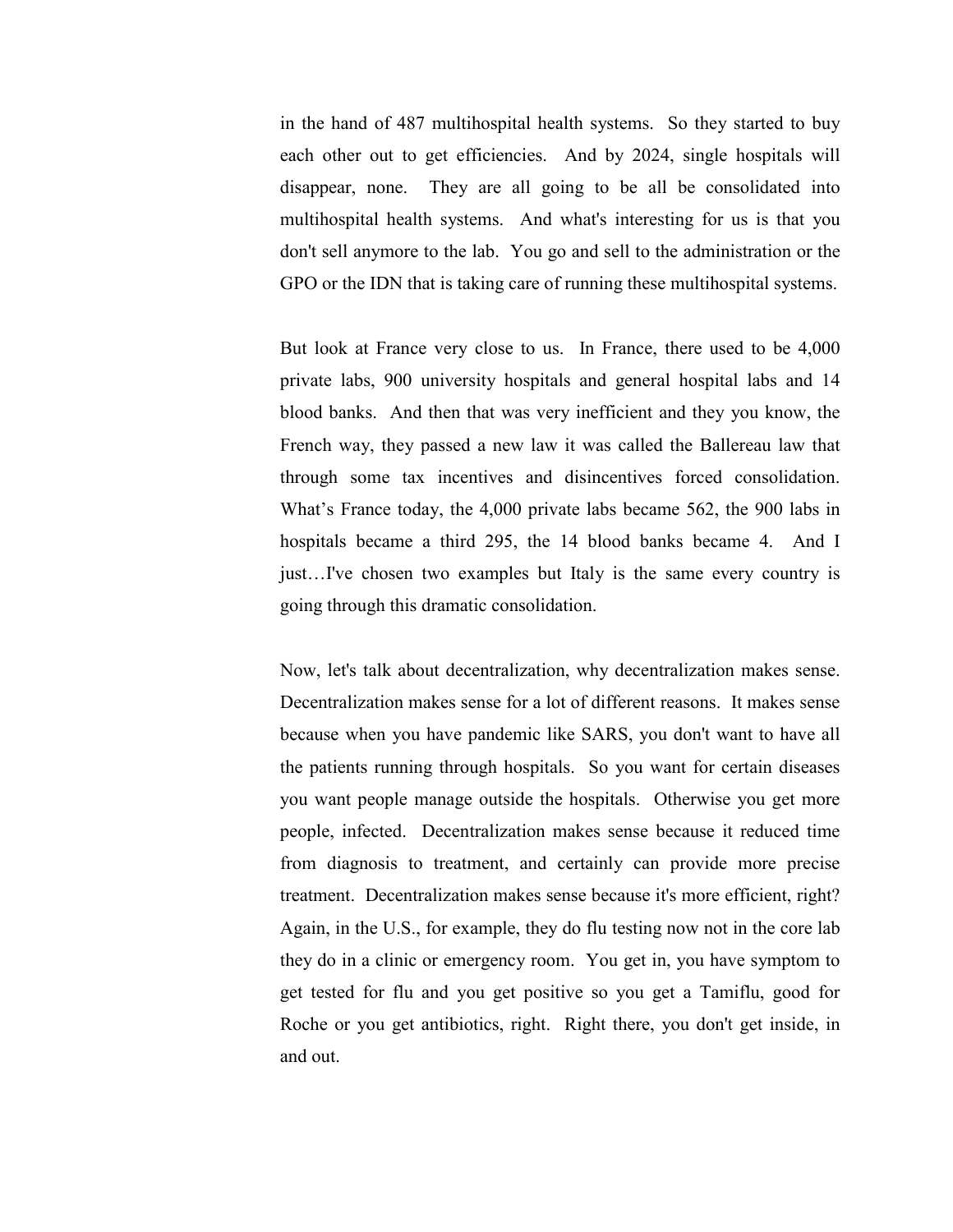So decentralization also is happening. But what's decentralization today and this is very…is key to understand because we are going to go for decentralization, but first we need to find technologies. Now, let's understand what decentralization mean, and let's look at what happened in the last 50 years in the way patients have done blood testing, so it all started in hospitals, all of us used to go to an hospital get the blood taken and then get the result there and eventually get an answer to your physician. But then what happened and in…to the extreme in certain countries like the U.S., the collection, so not the diagnostic test per se, but the collection was decentralized. And if you go to Quest, LabCorp or in France, you go to [indiscernible], so wherever you have very large private operators, right?

What happens in the U.S.? Quest and LabCorp have 15,000 collection centers. And you go to Walgreen, you go to any pharmacy today there is a box one for LabCorp one for Quest you go in, there is a phlebotomist that takes the blood out. And then a very complex logistic takes the blood from the pharmacy to 13 hubs in the U.S., and if you talk to Quest and LabCorp, funny enough, they define themselves also a super duper logistic providers. Because they're flying million tubes from all across the nation into hubs overnight, they get the test done and send the result back to the physician wherever the physician is, but that has nothing to do with our industry. What our industry did for this is not much and it is a lot to do with improved logistic, okay. So it's decentralization of collection but not of testing.

Now, in order to get to the true decentralization of testing, you need new technologies, some, as I'll show you are already there, some have to be invented. And when that happens, then you get tested in your house, then you get tested in the pharmacy. And then eventually the, you know, the Holy Grail is going to be the wearable. And for certain conditions like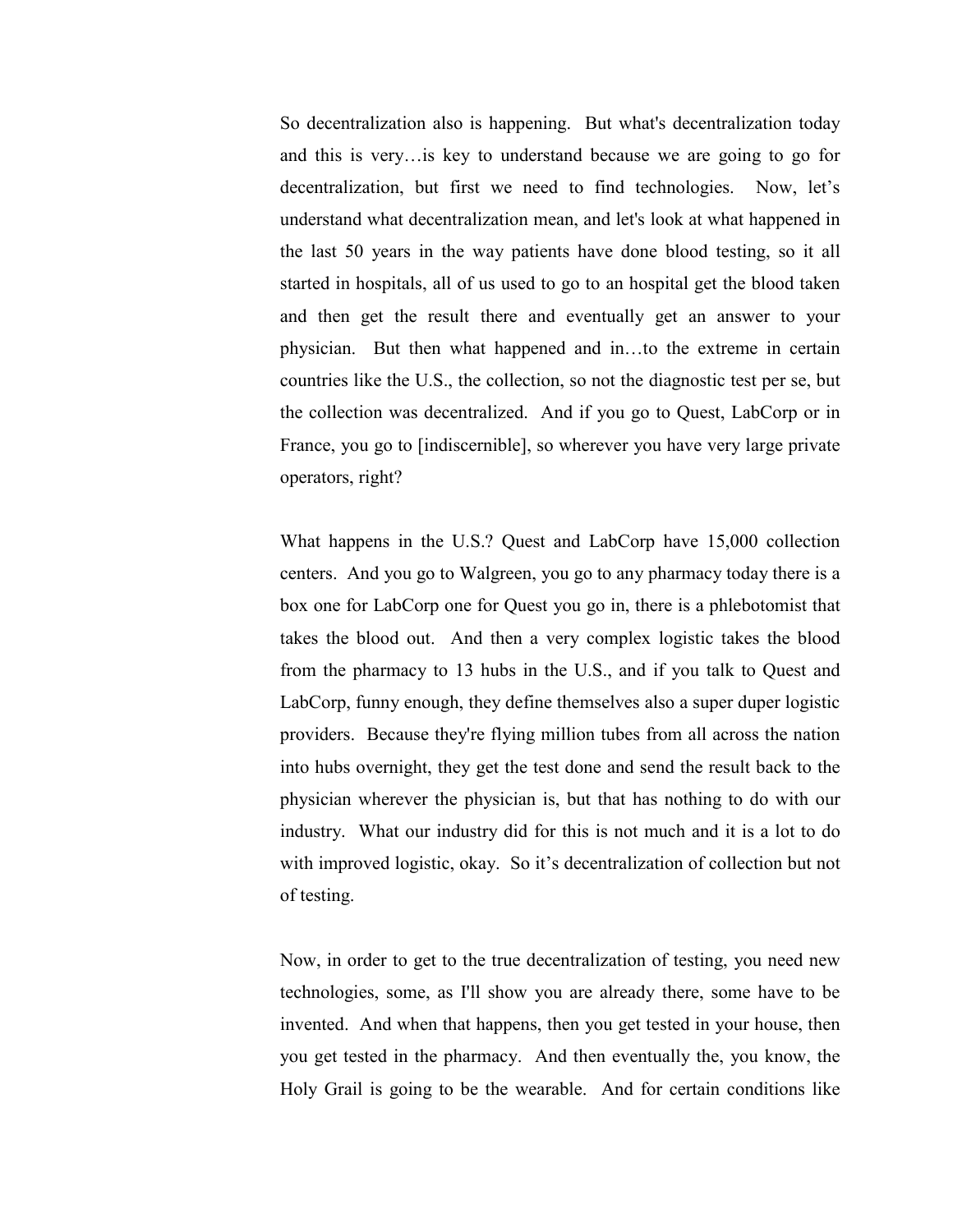diabetes now continuous monitoring of glucose would be very appreciated by the patient and by the physician, right?

Next, but is not for us, it's going to be a lot to do, and I use Star Trek [ph] as an example. You're not going to use the blood you're going to use a lot of imaging, but that's so futuristic, that is not even worth talking about, but this is the trend, okay, in decentralization.

Today, our industry provided very limited technology to follow decentralization. And a lot of these has been on the market for 20 years. Glucose monitoring as it does…it was the most successful example of point-of-care testing in our industry. The market is worth  $64$  billion. And now it's widely available. My father had it, my mother has it, and people do glucose monitoring at home.

Fertility and Pregnancy. Now for 10…for over 20 years, you could go to the pharmacy, buy the strip and get ACG done and then professional testing. Yes, there are few examples, cardiac markers, when you go into the emergency room, you can get tested right there for cardiac.

Respiratory, we talk about flu and hospital-acquired infections, especially for GI some examples…few examples. But what the problem is about these technologies is that it takes too long because you can manage the patient in a decentralized setting only if you can provide a result short enough that the patient stays; otherwise, the patient goes, you are losing the efficiency, okay. So keep that in mind, there is an issue today with the technology that allow decentralized testing. So what does this all mean for DiaSorin?

So let's talk about consolidation. How do we support consolidation? We have done it through platforms and alliances, and so we develop high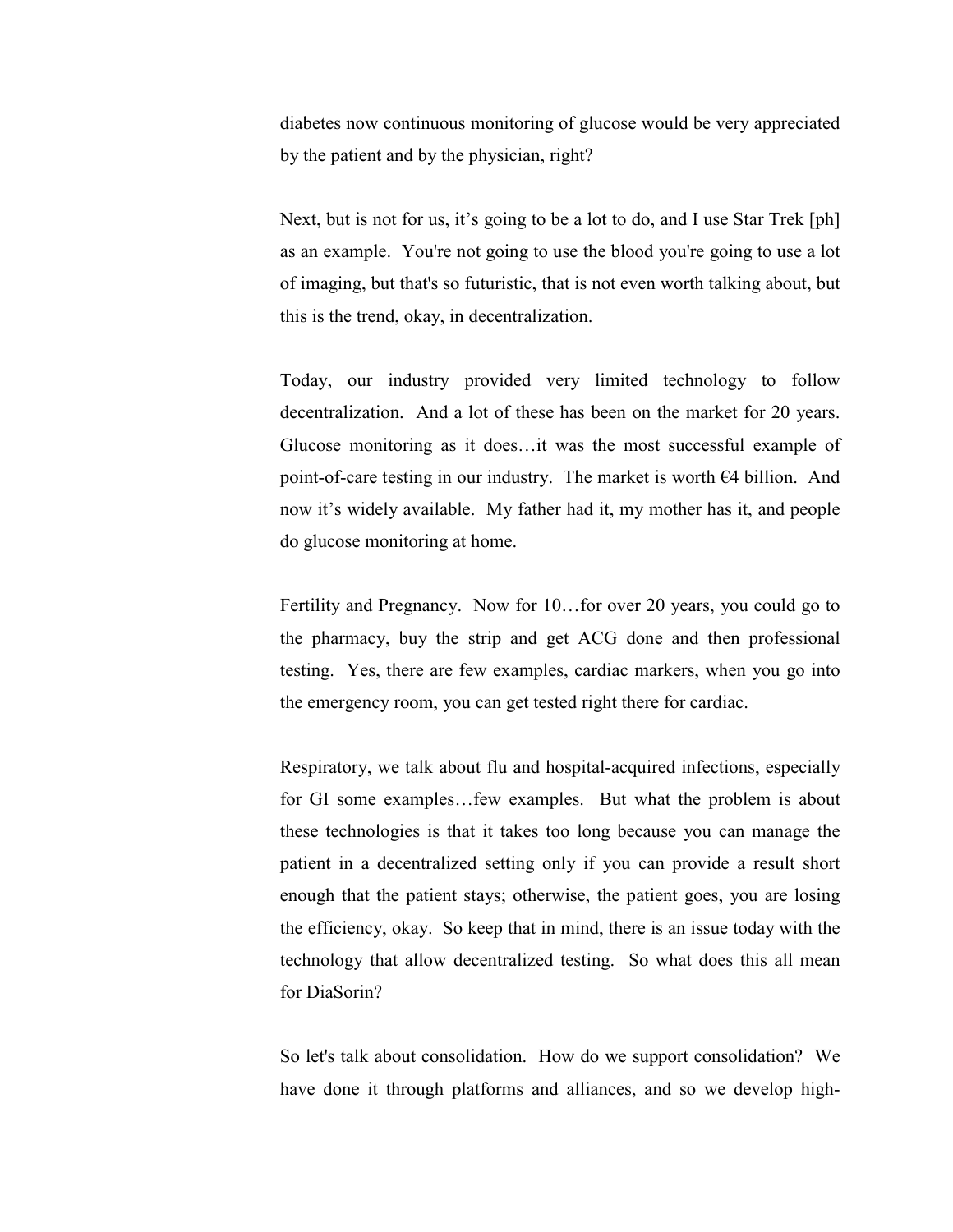volume automation, the XL, we connect it to everybody's high throughput system, Roche, Siemens, Abbott, you name it, Beckman. We did it with specifically with Beckman in the U.S. to allow to enter the very large commercial labs.

And we also have developed for consolidation, smaller platform, LIAISON XS, whenever the consolidated labs want to dedicate for specialty testing just a small piece of equipment, so this is how we did it. And by the way, nothing new, everybody else did pretty much the same.

Now, how did we support decentralization? The traditional decentralization, we support it. And the XS has been a platform developed for that, so the hub and spoke model, the one I was talking before, 10 hospitals, closed 10 labs, they opened one and they leave clinics and emergency in the periphery.

We now will have the ability to place in the core lab the XL, in the clinics the XS, and the give the benefit to the hospital of using the same test to follow hub and spoke, so fine. With the Focus program that now is called DiaSorin Molecular, a very simple machine using the 3M technology, very successful, we put it in decentralized testing in the core lab in some specialty areas and we started developing specialty products, done.

But what is the strategic focus? The strategic focus for us now is to buy a technology that truly allows the decentralization that is going to happen in the future.

And if you want to understand what's happening in the space…in this space of these technologies, it's enough that in the first week of January, you go to San Francisco and you go to the JP Morgan conference. You go to the JP Morgan conference as John and myself did and you meet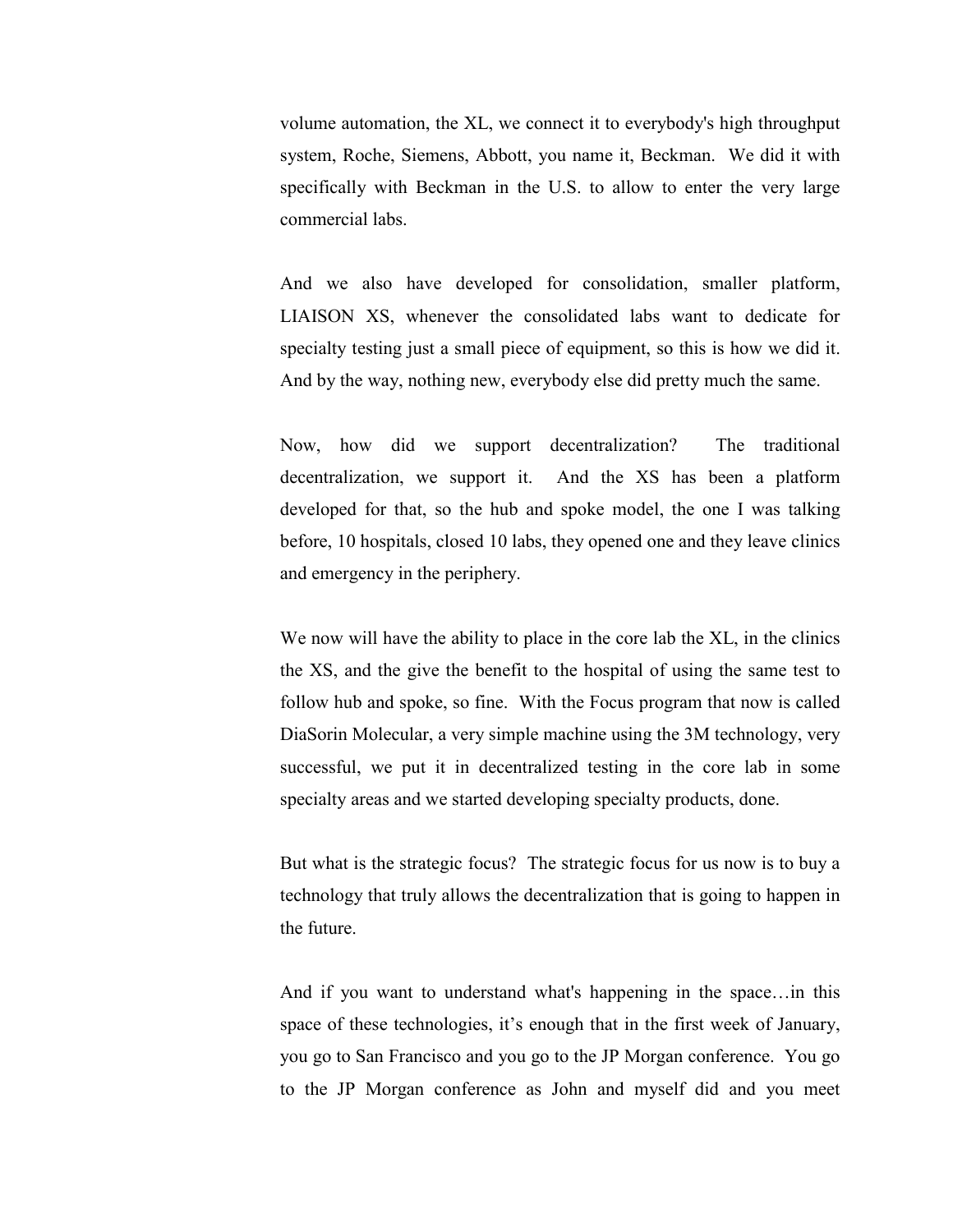everybody, you meet Stanford graduate kids, you don't even know if they have a driving license, but they are all there. They've been told, everybody has been giving them lots of money, hundreds of millions of dollars that they've spent in order to find the Holy Grail.

So what is the technology that we allow to do point-of-care testing in 15 minutes to go behind the glucose, behind what I showed you before and truly allow decentralization? And sooner or later it's going to happen. So for DiaSorin you're going to see it later in terms of how do we deploy our cash, certainly this is an area of interest. We want to find a technology that will allow us to follow the trend of decentralization and point-of-care testing.

Now let's talk about…so we talk about decentralization and consolidation, how do we follow it? Let's understand about Value Based Care, so what do we do about Value Based Care and it means also what does DiaSorin do with being…with it being a specialist.

And this is I think the most important slide of this presentation, which…this shows that there is a DiaSorin of today. And the DiaSorin of today is the very successful company we have today. Unique in terms of margins, unique in terms of positioning of the products that will continue, and will continue for a long-time and will continue to develop specialty products and I'll show you what we intend to do. But there is also a new DiaSorin that we want to create. We really started to create this concept following the great success of QIAGEN with TB. What really sparked our interest was that example and I will talk about it.

So again, two trajectories, the existing trajectory that we will continue to fortify [ph] and the new trajectory. So what's the existing trajectory? This existing trajectory for whoever that's already invested in DiaSorin,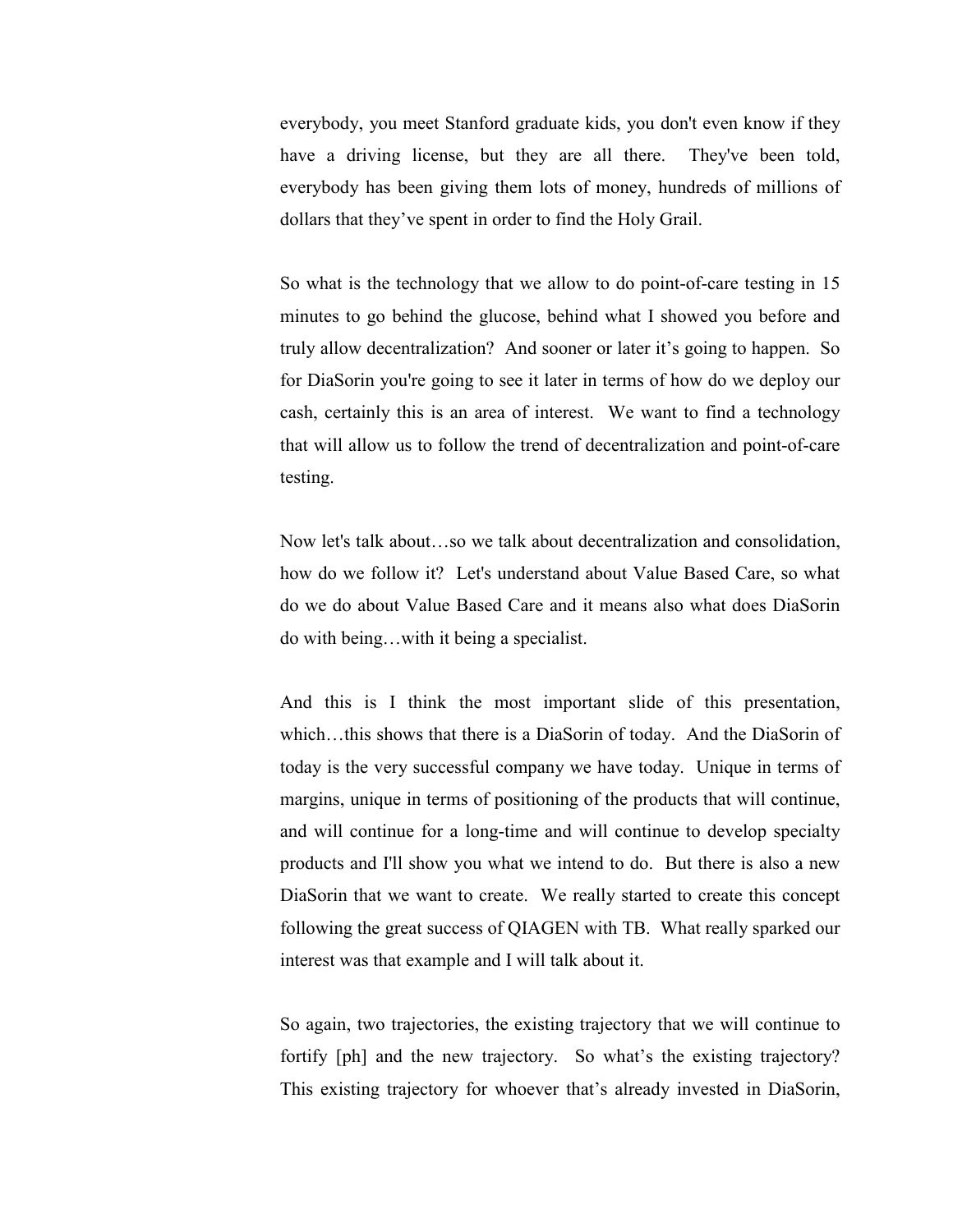there are many of you with us today and interestingly enough a lot of investors have been for DiaSorin for over 5 years. This is DiaSorin, you know, and this is the DiaSorin that has been successful. So we'll continue to be a specialist. This is what I showed you 3 years ago and we said, now we have 120 products under LIASON and we are buckets, we have metoo's, what as the Chairman said, everybody has it, but you need to have it because financially to make a placement of a system you also need these products. And then we have specialties, high-volume specialties, differentiated specialties, and innovative specialties. This is how we now look at our product portfolio.

Now what did we do in the last 3 years? We actually spent more time developing the differentiated specialties. So we had 24 in 2016 and we have 32 today. So the DiaSorin way will continue to develop this business and this is just an example of products that either have been just released on the market like elastase or calprotectin just approved in the U.S. or we'll be actually approved within the next 3 years.

And when it comes to focus in molecular, we do exactly the same. We do focus and we transform focusing into a DiaSorin molecular strategy being a specialist.

And we are developing products, niche products, interesting products that other people don't do, but we can do as a combination of the very nice technology we bought from 3M and Quest, and the ability of our research centers in California and in Italy, near Milan, to develop new products. So this again is a specialty strategy.

But now there is the new DiaSorin and a new DiaSorin is a DiaSorin that has decided to identify certain areas where Value Based Care is applicable for us. There are many areas where Value Based Care is applicable.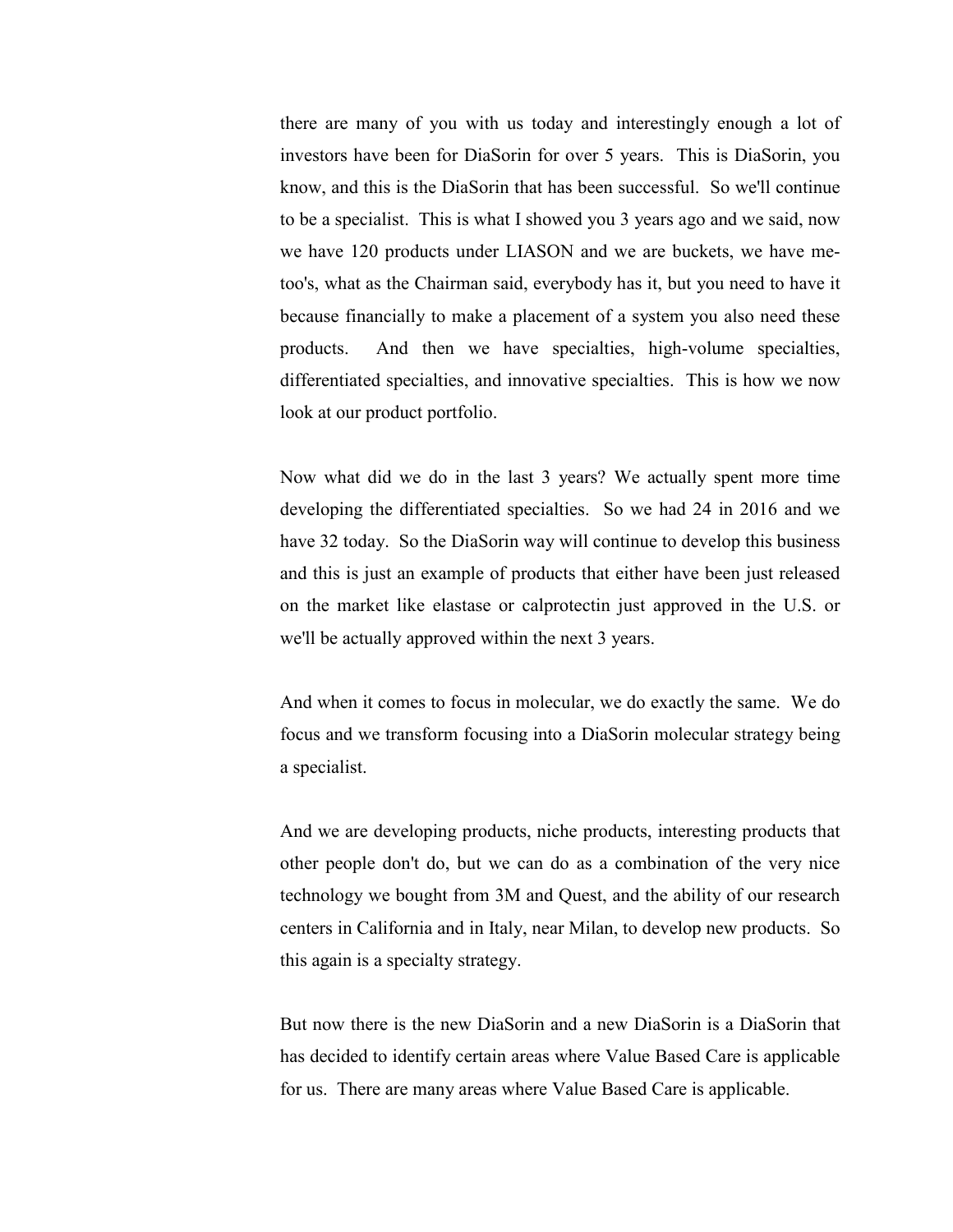If you listen to some of the players in oncology, they're going to tell you that they're going to do…they're doing this in oncology. But we are not an oncology company; we are a company that has a tradition in infectious disease and in gastrointestinal infections.

And so we decided that we're going to stick to Value Based Care, and our genes, our genes again are in these 2 areas. And we have identified Lyme disease, Calprotectin, H.pylori stool antigen as examples with latent tuberculosis as examples where we want to play.

I used the example of latent tuberculosis with QIAGEN because latent tuberculosis, the product that QIAGEN has developed and to their own, I think it's a public information…it is a public information. They're going to get to  $\epsilon$ 300 million of revenues by 2020. I think they closed last year at  $E200$  million. These products did not exist 20 years ago. Latent tuberculosis was done through a skin test. And by the way, it's interesting, a couple of days ago, the CDC issued an alert saying that there is not enough antigen to do skin testing any longer, so there's going be a worldwide backorder of skin testing for the next 6 months.

Now QIAGEN developed a different concept, T cell response to TB and I'm now going to get into details. But what happened? It happened that they went out and explains to the physicians and explains to the insurance and explains to the hospitals that you can pay a \$1.50 for a skin test, but you don't get…you get nothing out of it, you get false positives. You get the fact that if all your doctors in the hospitals and nurses have to be tested regularly for TB, if you get a false positive in it's a surgeon, the first thing you have to do is take him out and then do the testing to understand if truly it's latent TB is not to be, there's a lot of cost. And QIAGEN were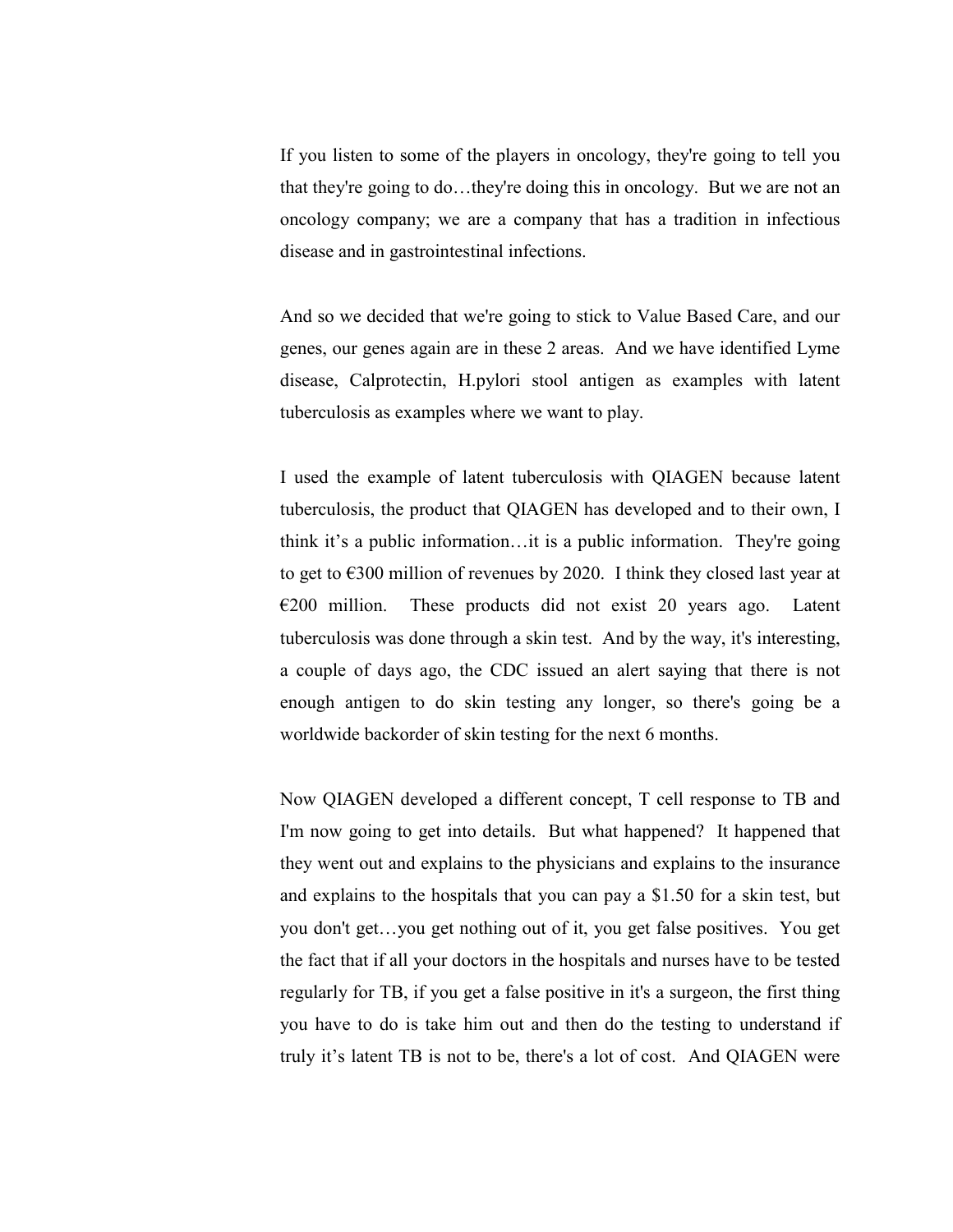able to say and get the reimbursement for an essay that today is sold over €30,  $€40$  and reimbursed in the U.S. close to \$150, right.

There's a clear…it took time, it took a lot of work, but eventually they made it, Value Based Care, they've convinced the industry and the hospital and the physician that it makes more sense to spend more because you save money. And we were very fortunate because they made us part of that algorithm to an alliance that you know it's public, it's known and we signed 2 years ago and we are very excited with this because we launched the product in Europe last year and in the U.S. it should be approved in the next 2, 3 weeks.

Now, let's look at our initiatives. The 3 initiatives I want to talk about, Lyme disease, calprotectin, and H pylori antigen testing. Now, the first thing you need to notice is that these are very complex programs, so we intend to use partnerships. Lyme disease, we just issued a press release, we're going to do it with QIAGEN and I'll show you what it is. H pylori stool antigen, we're doing it with Meridian. And then we're going to do by our self calprotectin. Calprotectin and H. pylori go exactly to the same physician, he is the gastroenterologist.

Now let's talk about Lyme disease. I'm not going to go too much into the details. But Lyme disease is a concern, it's a regional disease. It's very well spread in the U.S. and in Central Europe, Germany, Austria, Slovenia, and when it comes to Italy, it's close to the Alps, the Northeast. And it's a very nasty disease because it's very difficult to diagnose. We own today 50% of the existing market share for Lyme disease, it gets through a tick, so you get hit by a tick, and if the tick carries the bacteria you get infected.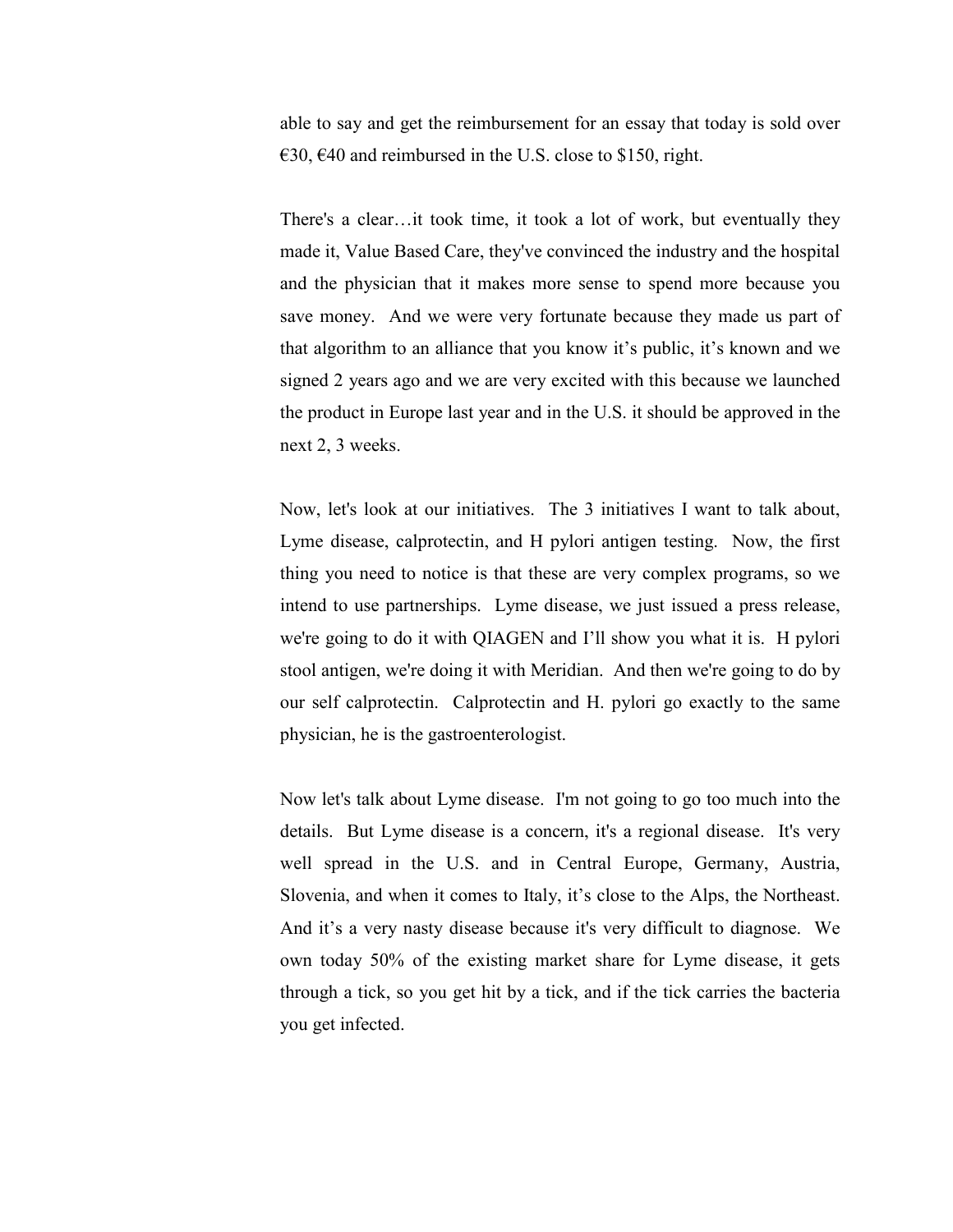Today we sell a product, which is a good product, measures IgG and IgM against the disease, against the bacteria, but we miss 60% of the positives. And so there has been meetings, emergency meetings called by the CDC, the FDA, the NIH, the patient in the U.S. There is a Borreliosis Patient Organization, which is extremely powerful. That said, we need better diagnostic tooling, because otherwise we will miss half of the positives.

And this is what we are trying to do with QIAGEN. We developed QuantiFERON test, so that measure T-cell response against the bacteria. We are doing clinical study as we speak in Germany and in Italy. And we believe we're going to bring this to the market next year or the following year, depending…it's a seasonal disease, so it depends how many patients we can enroll in a clinical study.

What's the opportunity? It's vast. The opportunity now is the following: There are 35,000 cases in Europe confirmed and 30,000 cases in the U.S. But to the CDC admission, there are 300,000 real cases because 90% are missed. And today we know because again, we play in this market with a product that is good, but not good enough, there are almost 20 million tests done annually between U.S. and Europe. Now if you do the math, and you think about the QuantiFERON TB experience and pricing in that range, you're talking about a market between  $\epsilon$ 400 million and  $\epsilon$ 600 million, so it's a significant market that you can attack.

Let's look at the second example. The second example is to do with the GI, it's not an infection, it's a real issue, and it's a concern today, because of stressed conditions and autoimmune and inflammatory situations. Lots of people more and more in our society develop this disease. And it is very complicated because you need to…the physician has to diagnose whether it is just an inflammatory bowel disease. If it is inflammatory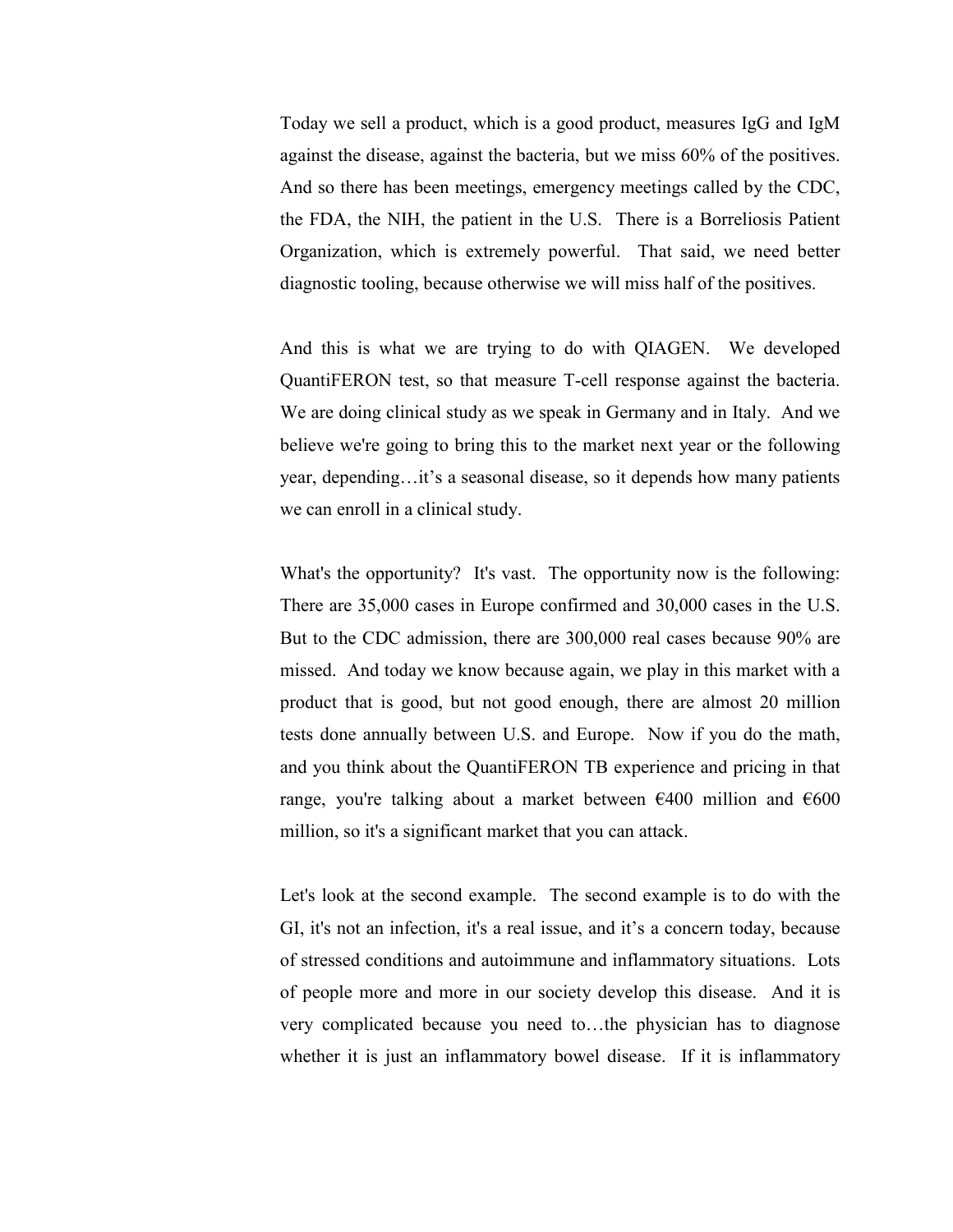bowel disease, or is something more benign, how do they do it? They do it with colonoscopy.

Now, what's the problem with colonoscopy? It's very expensive and it's painful. Now, you could do actually without colonoscopy, because there is a test that you can do install that we sell. Today, we have it approved in Europe and just got approved in the U.S., that would allow with a very simple test to understand where to differentiate between a relatively benign situation or a severe inflammation. But today, only 10% of the patients have tested with this product, 90% are still doing colonoscopy.

Now once you're diagnosed, then you are treated and you are treated with steroids and very expensive biological drugs. And now we need to follow-up the treatment. How do they do it? Colonoscopy. How could you do it? You can do it again with a simple stool test. And today, only 2% of the patients are followed with a stool antigen test. Everything else is colonoscopy.

Last but not least, now you've been treated, you have no symptoms. But unfortunately, 20% of the patient have gone on to flare up and redevelop and develop the inflammation. How is it tested, through a colonoscopy? 98% of the cases. How could you do it? You can actually monitor it simply with a stool test. So that's another example of a situation where you need to gather clinical evidence, relatively easy economic data and then you need to go to the gastroenterologist and then you need to go to the insurers and get them convinced that they should adopt this verses the colonoscopy, it's a different ballgame. But if you do it the market is \$200 million to \$300 million. Okay, so again, a sizable market.

Last but not least, is the Helicobacter pylori infection. This is a tricky situation because again, every time a lot of people suffer from reflux, I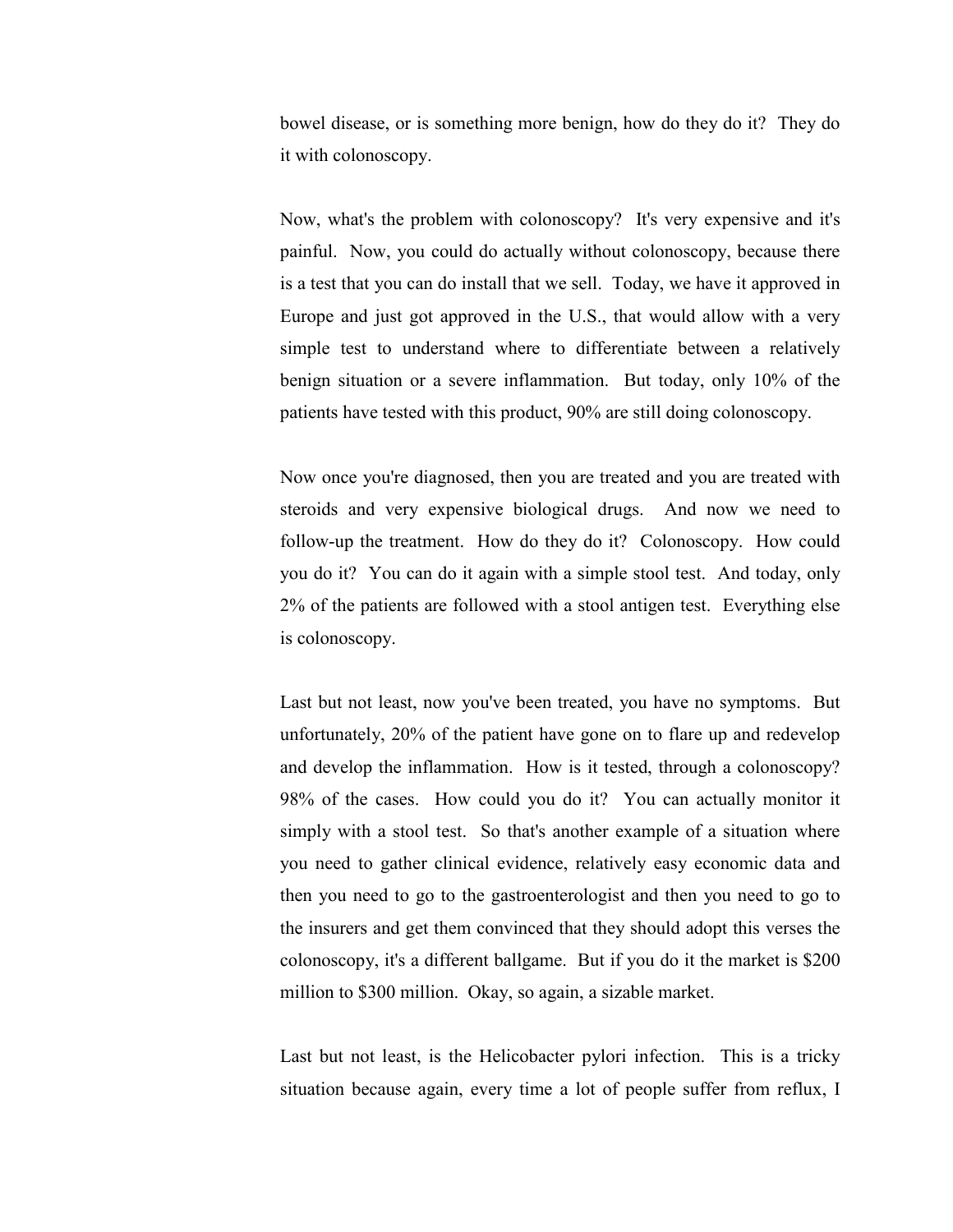suffered from reflux myself and the first thing that they do when you go in, then they check whether you have Helicobacter pylori infection or not, it's very tricky to understand if you have it, because if you have it and you don't eradicate the bacteria, it continues to replicate. And then eventually you get stomach cancer many years later, right?

The treatment once it's done, once it is…the bacteria is identified it's relatively simple, it's antibiotic. However, guess what, continuous use of antibiotic has done…has forced the bacteria to change, mutate. So now 20% of the patients are resistance…are resistant to the treatment. And it's a problem because you get the treatment, you think you're done and over with but you're not done and over with. The bacteria is still there replicating. So how is it done today?

Today 70% of Helicobacter testing is done through urea breath test, it's a simple procedure, you drink some radioactive carbon and then it get taken up by the bacteria and then it is actually…you breathe it out as radioactive CO2. And then, this radioactive CO2 is taken into a small bag and sent to a lab where they do a test, right. 70% of Helicobacter testing today is done this way. You go to LabCorp and Quest; you find every night like 3 meters worth of these bags that they collect throughout the U.S. and they ship throughout the U.S. to do this test. What is the problem? You can be positive, fantastic, but then you don't have the bacteria there. And so, you cannot tell whether you are a positive but then the bacteria is resistant or not to the clarithromycin antibiotic, you can do it much simpler. You can do it with an antigen test that we sell, that we have. If you're positive from the stool, we can take the bacteria into a molecular test and understand whether this bacteria, it is or it is not of the species which is resistant to the clarithromycin. So we can go back to the doctor and say "Hey, not only your patient is positive, but also is resistant to clarithromycin."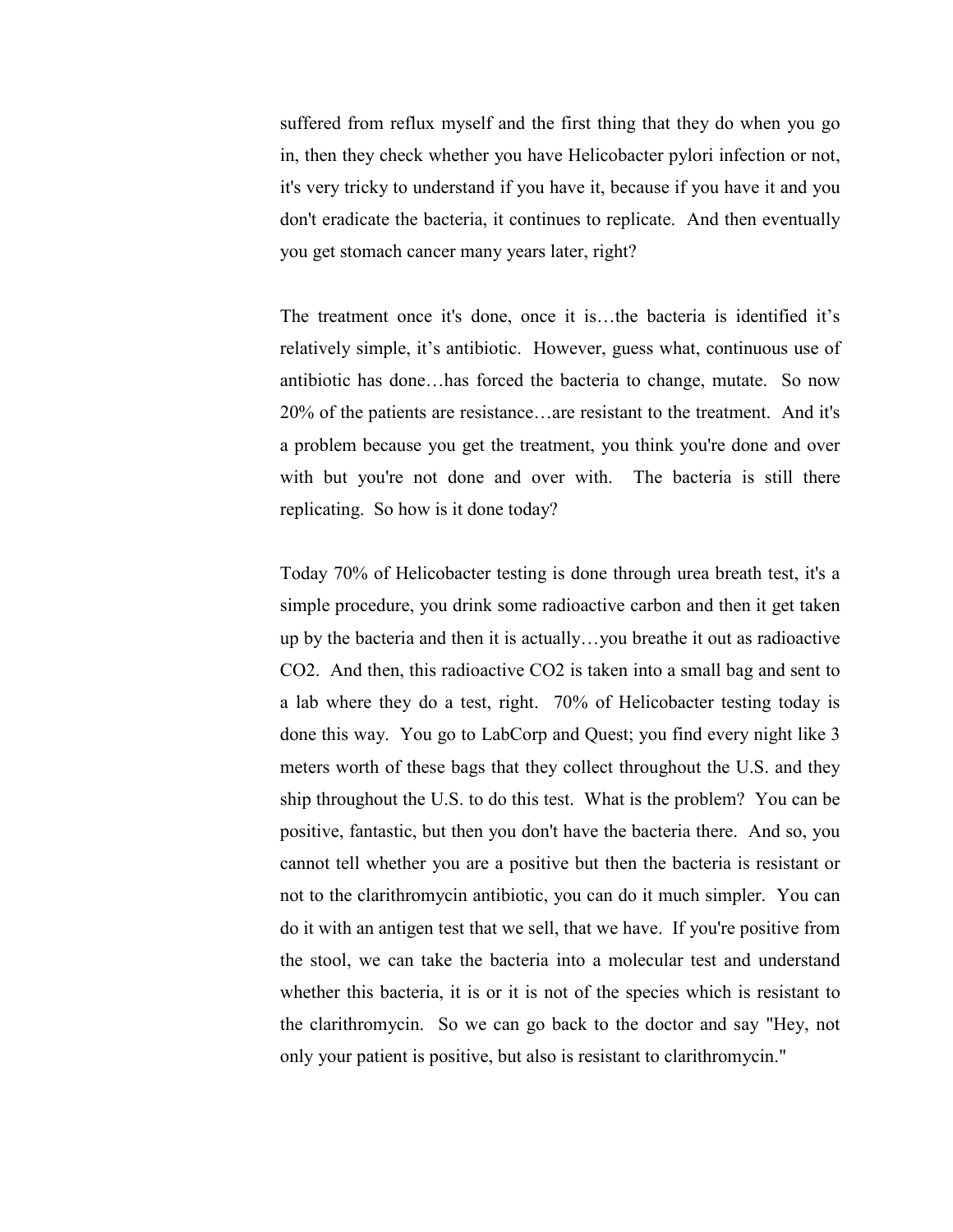What's the market? You do the math; the market is worth \$400 million if everybody moves, and I'm just talking about U.S. and Europe because then this is a big issue in China as well. You just move…you move to this algorithm from the previous one, the potential is \$400 million. So we selected areas as QIAGEN did 10 years ago, where if you make it, you make it big, but certainly there is complexity. The complexity is the education part and investment part.

So now that we understand what we do for consolidation, decentralization and what we do for Value Based Care. Let's try to understand how this plays into geographies, because lots of investors and analysts are used to look at DiaSorin, what do you do in the U.S., what do you in China, what do you do in Europe.

Let's start from the...my favorite one, what do we do in the U.S.? And the U.S., is not my favorite one because for any specific reason but is my favorite one because the US represent by itself 40% of the worldwide diagnostic market. So 5% of the population in the world is consuming 40% of the diagnostic products. Now, in the U.S., we sell to the commercial laps. As you know, the vast majority of our revenues we have in the U.S., are roughly \$200 million of business are with big labs, small labs, relatively small privately labs, but we have never been able to really penetrate the hospital market, right very successful Quest, LabCorp and all the big labs and also successful with the hospitals.

So what do we want to do? We want to actually and we develop the LIAISON XS and we develop specialties. We will now expand our business into the physician office labs and the hospital network. How do we do this? Well, we will certainly continue to sell to the commercial labs, no problem, and we have new products, we continue to sell specialties there. We have this alliance with Beckman, where Beckman is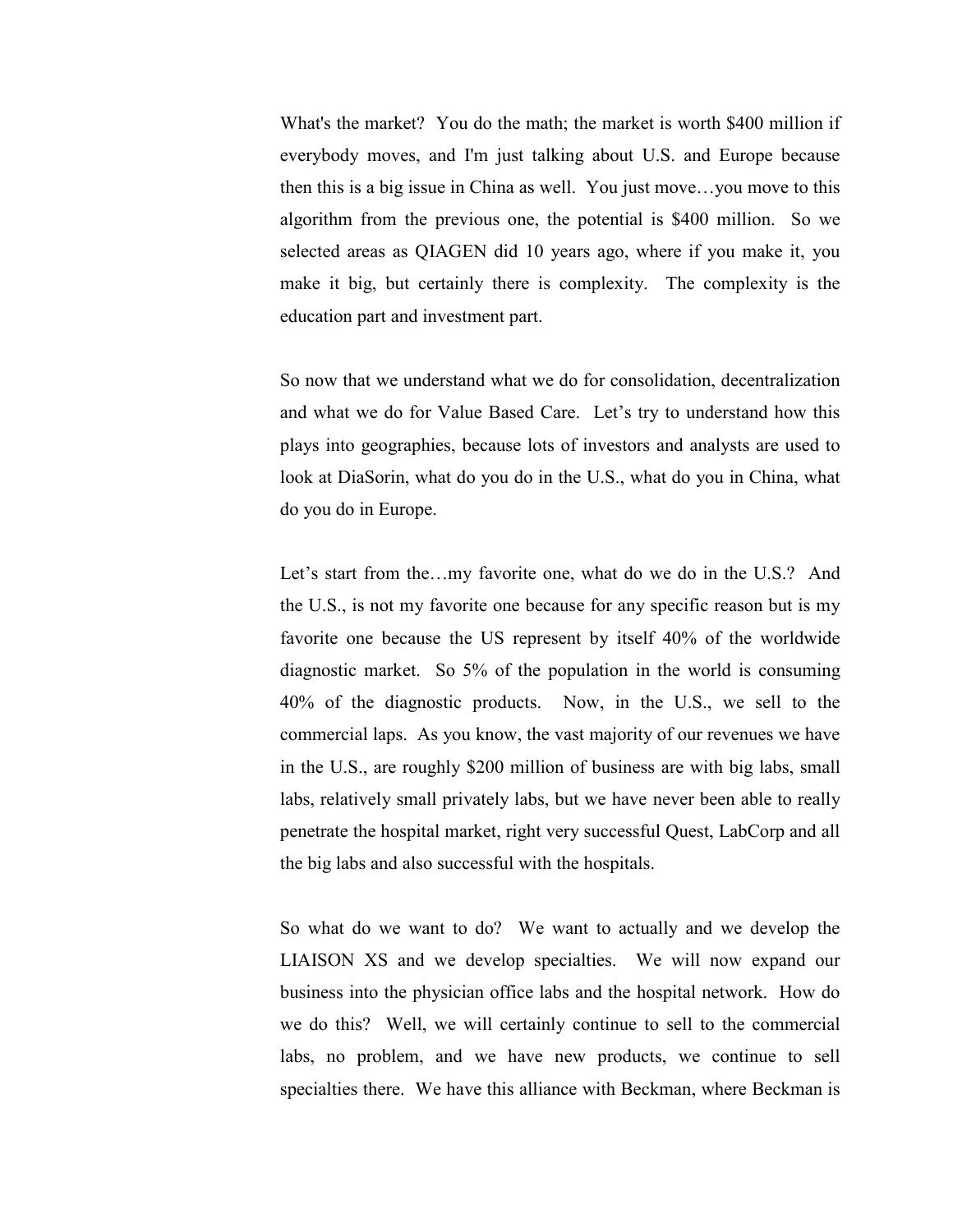going to take hepatitis and HIV and bring it to the big labs. So this side of the business is well covered and well planned. But, then we said, we are going to go to the Physician Office Labs. In the U.S., there are over 100,000 Physician Office Labs, 20 some thousand of this Physician Office Labs are big enough that they are CLIA-certified. CLIA-certified means that they can actually perform complex procedures like using on XL or an XS.

Of this 20,000 we ask a consultant to map, how many would fit for LIAISON XS, how many have the size of LIAISON XS. And the number is over 2,000. So over 2,000 labs in the U.S., today we don't serve in the POL have the size for a LIAISON XS. So we developed LIAISON XS for this who followed…if you follow DiaSorin, we already talked about this five years ago. But now it's the time because the instrument has been launched. And we are going to pursue this side of the market as a combination of adding certainly footprint, so more commercial paper, but also using the distribution that's largely available in the US.

The good thing about this market is that is completely neglected by the big companies. And so, you walk in some of these labs and you find very old pieces of equipment, right, and we are coming with the brand new system which has been designed for this market. And then, we have the hospital market. The hospital market is very interesting, we mapped today 1,100 hospitals in the U.S., that today are doing QuantiFERON-TB, they are doing GI, gastroenteric testing and they are doing PCT, which are the S05 Assays [ph], that today are unique in the DiaSorin catalogue certainly TB is very unique. And all these labs, and all these hospitals are doing this…this testing.

And so, the idea is now that we have the product approved and the last one to be approved is the TB which again is coming in few weeks. Then we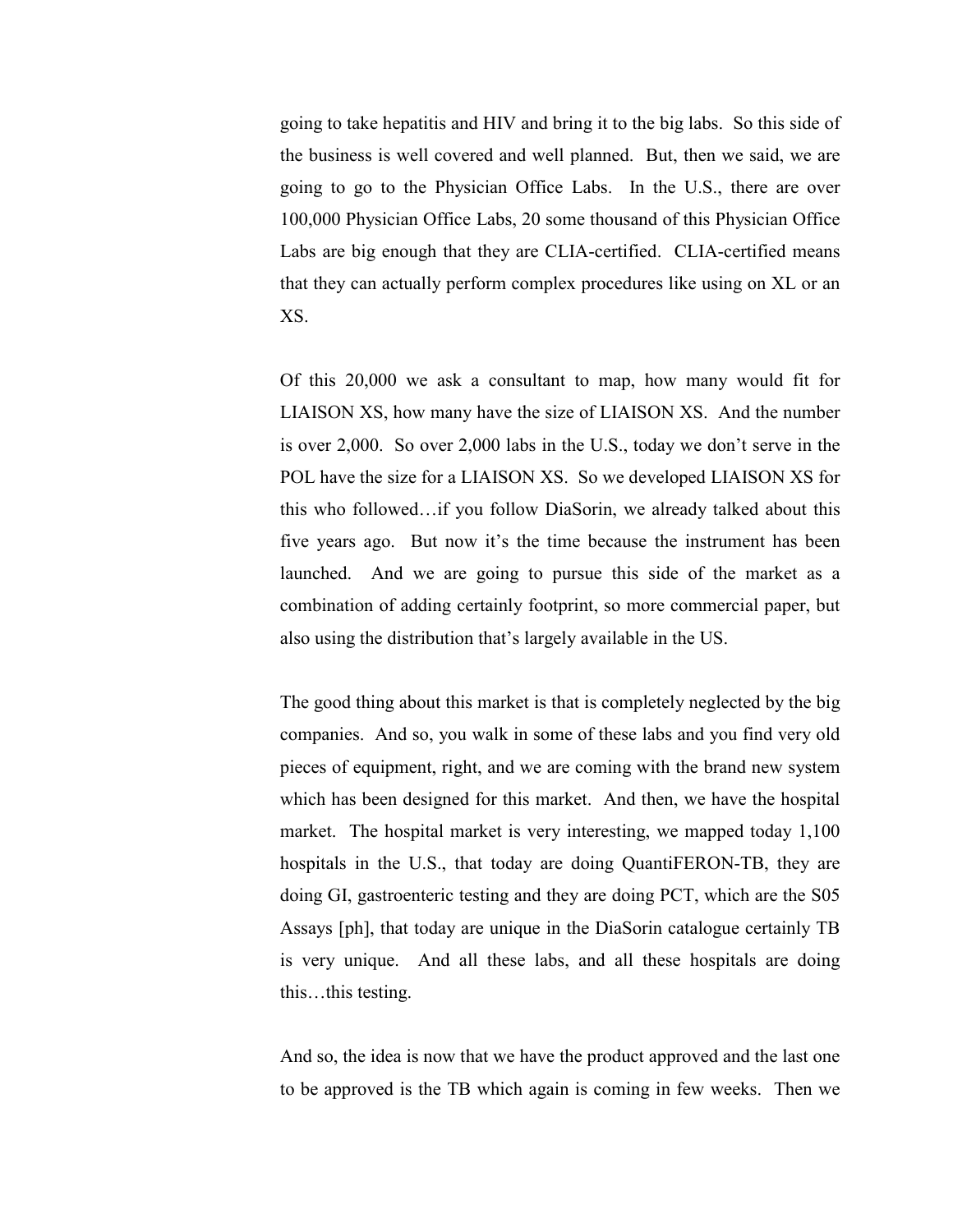are going to be able to unleash the program where we are going to go and hit on this 1,100 hospitals in the U.S., certainly it requires more footprint. Certainly, it requires to add more commercial people, but by the same token we know by name all the accounts that today QIAGEN is serving with TB. And through this alliance with QIAGEN it is a common interest to go and hit this market with our products, okay. So, this is how we intend to reach the hospital market in the next four years.

Let's talk about Europe, Europe it's relatively simple we have an...Europe we have a footprint which is certainly very different from the U.S., we are very well entrenched. We have over 4,000 system installed between LIAISON and LIAISON XL in the…in all the main markets and all the main customers. So what do we need to do in Europe? We need to sell to the existing customer base and then we need to continue to covert business from ELISA and to our chemiluminescence.

When it comes to the existing customer base, again we are developing new products is the existing DiaSorin, developing new products, new specialties and we continue to fuel the customer base with these new products and the LIAISON XS that will allow us to also hit on the midsize segment. Same thing with Molecular, Focus was our U.S., based company now, we took that business and we brought it to Europe. And using our relationship with the hospital market in Europe and we are placing systems in Europe as well.

The conversion from ELISA, it has to do with two programs that we discussed already many times, the Siemens conversion and the conversion from QIAGEN TB user from ELISA to the U.S., to the LIAISON and LIAISON XS. So this strategy, as far as, Europe is concerned, is the DiaSorin…the usual DiaSorin strategy nothing new about this.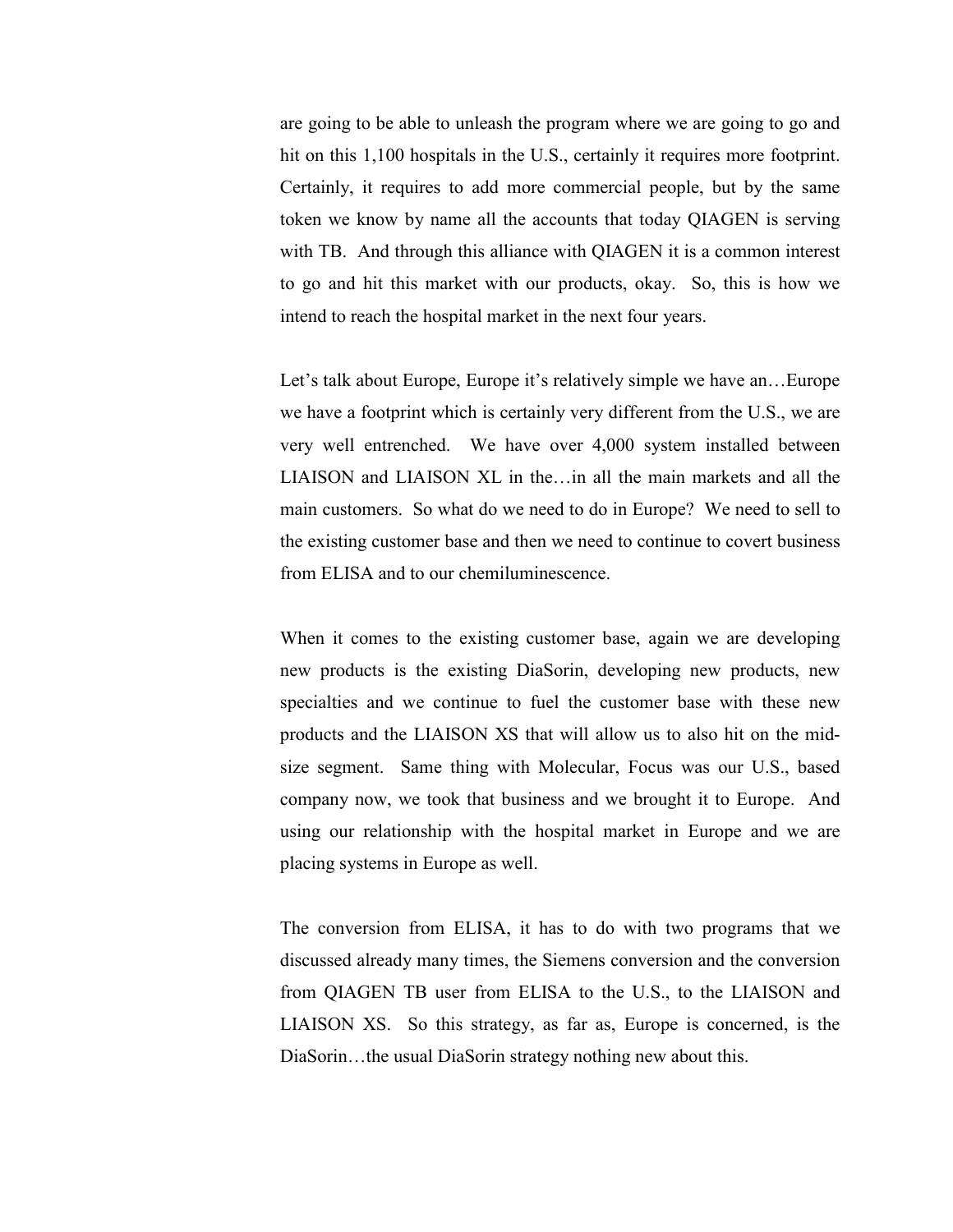Let's talk about China, China is the market…is Class III, Class II hospital again we discussed this many times. And where is DiaSorin? DiaSorin today is 70% of our business which is growing 15% per year is in Class III, we are very well in entrenched, there are over 2,000 hospital in Class III that we continue to serve, what we noticed recently is that this market is getting saturated. So only 2% to 3% gross per year in volume.

And so, what we have to do here, certainly we need to continue to sell more products to the installed based, we have almost a 1,000 systems installed in China a lot of it in this account. So continue to register new products and bring new products to China. But by the same talk and what we started to do we started to attack the Class II, and the Class II is a different beast. Class II you have almost 8,000 hospitals.

And since a couple of years ago we redirected our effort to bring together a commercial structure that allow us to hit on the Class II, we changed distributors very successfully. And the beauty about this market is that the Chinese government to de-saturate Class III is pushing patients into Class II. And so, the growth in volume in this segment is over 10%, and was very interesting about this hospital strategy is starting from 2020, we are going to have with QIAGEN, now the QuantiFERON approved in China as well, that certainly is a product that goes into, because tuberculosis is a health concern in China, goes into the hospital market and is decentralized from Class III to Class II. So it follows our strategy of bringing new products to Class II hospitals.

Last but not least, I think that I can summarize this slide saying we got the memo loud and clear. So the government has initiated a program in China, whereby by 2025 they want to have a high percentage…high percentage of products used by doctors and hospitals which are made in China. And, you know, we play in China through a joint venture with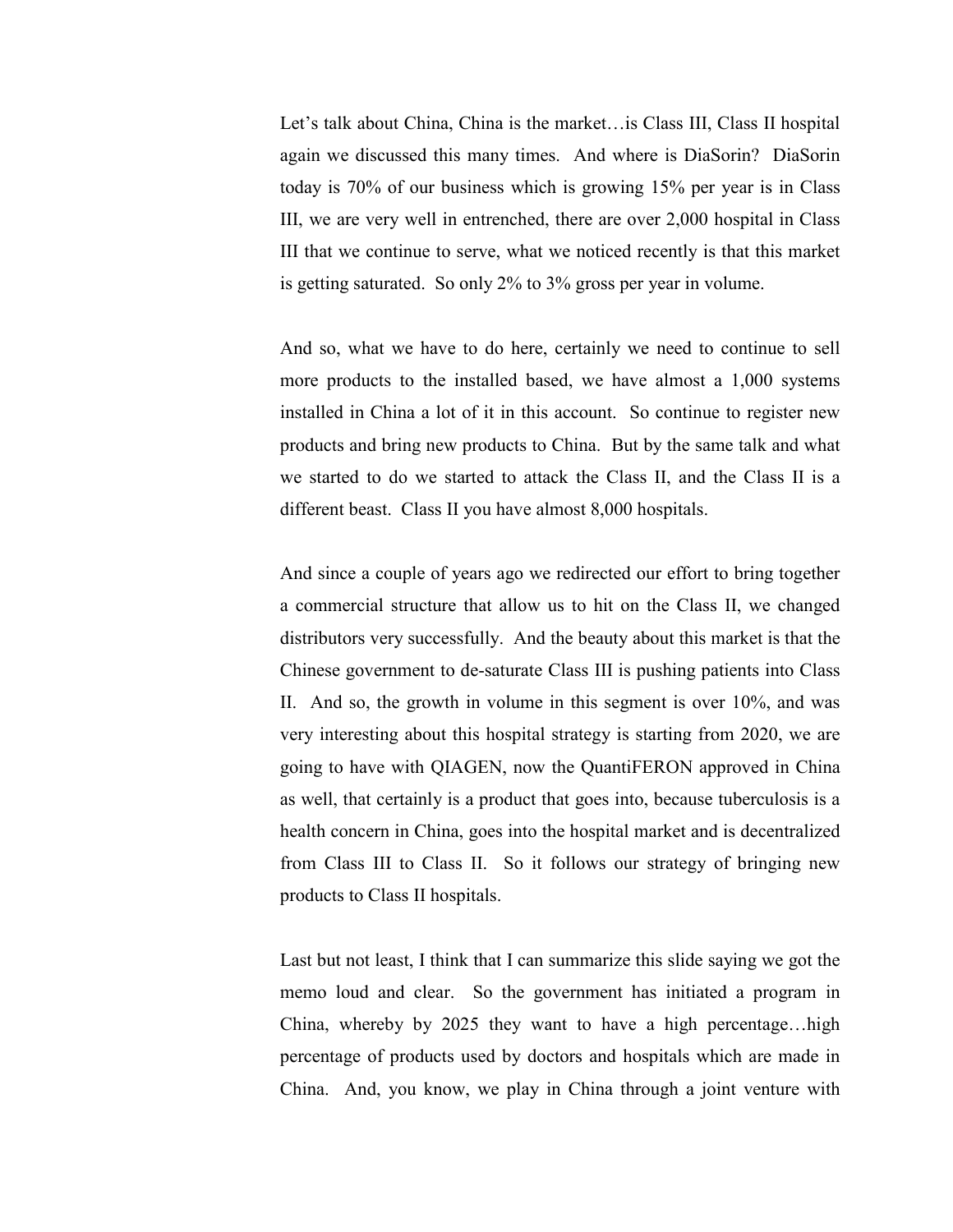Chinese government and there has been a strong indication to find a way to bring some of the manufacturing technology to China which is something were in process to do.

We are going to be announcing soon the fact that we found a partner through the government and we are going to set up a manufacturing site in China to start serving directly from China the local market. This is very important is not manufacturing site that will make specialties is a manufacturing site that we make me-too products that currently are used in very high volume in the Chinese market, mainly for Oncology and thyroid disorders and fertility. So all the specialty, all these technologies will continue to stay in Europe and in the U.S., and we are going to move to China the mainstream products.

Okay, so let's talk about the guidance. What do we plan to do? We said we will continue…we feel comfortable that is a combination of all I said before we will continue to sustain growth of the top line between mid to high single-digits. We continue to feel comfortable with the fact that we will preserve the EBITDA margin, and today we have an EBITDA margin which is north of 38%, I don't recall any diagnostic player with that EBITDA margin.

And we feel comfortable with the fact that notwithstanding price pressure, notwithstanding the fact the reimbursement is getting…is getting cheaper, notwithstanding the OPEX, so the expenses…additional expenses that we need to incur for some of these programs, we believe that we are going to be able to maintain the profitability. And that translates into a generation in the '19, '22 time frame of over  $\epsilon$ 700 million of free cash flow, and as the Chairman said, there is a commitment to continue to look at the market and see if there are assets that, as we discussed, about point of care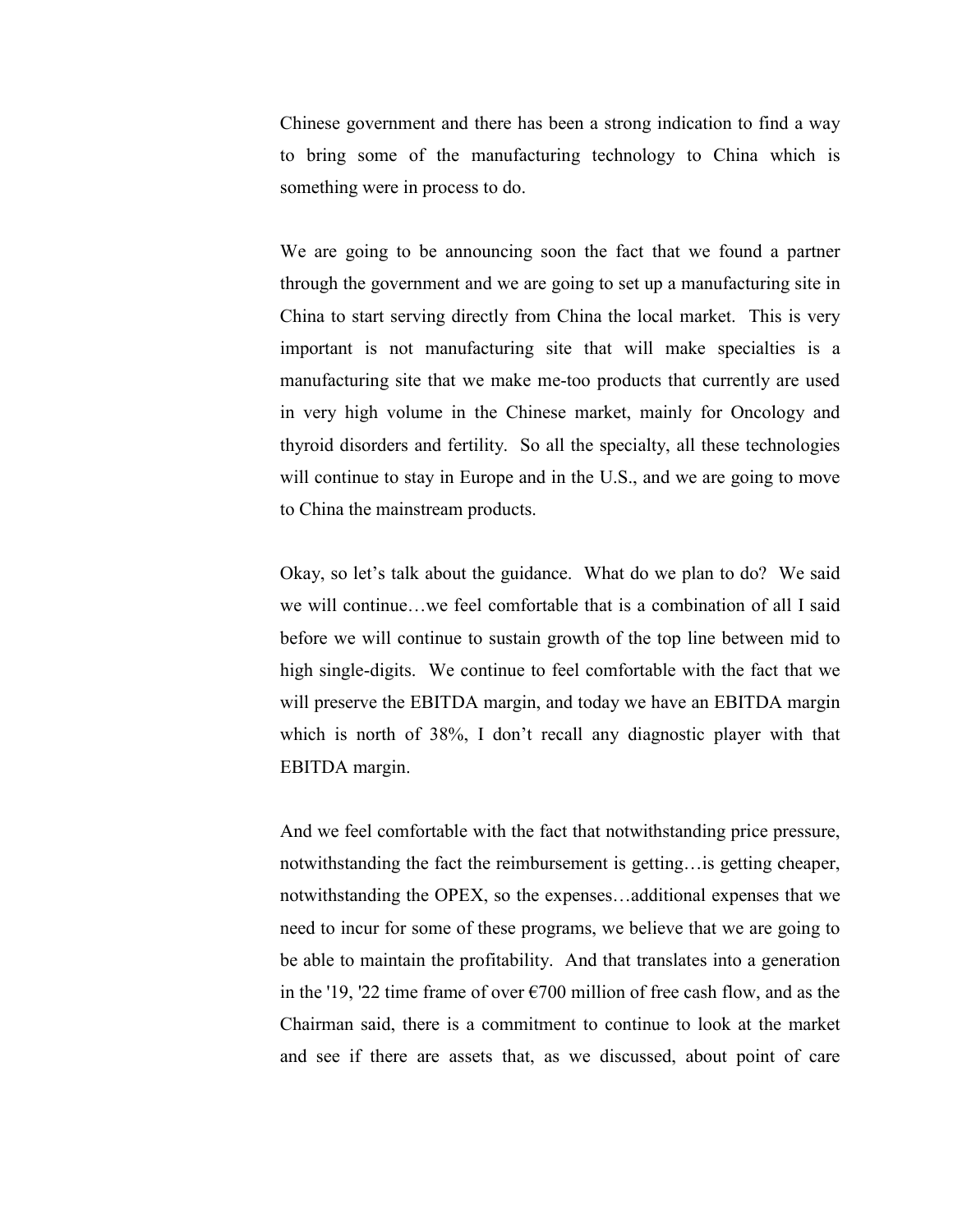molecular diagnostic or with disrupting technology and/or for the Value Based Care programs that can help us out to speed up these programs.

Okay, so what are the main takeaways. The main takeaways, as I said is that there is phenomenal DiaSorin that continues the business model is the proven one, the one that we have delivered for 19 years today and we will continue to be perceived as a specialty supplier, but Value Based Care in some of these initiatives are going to kick-in and what's very interesting is that when you meet a lot of our customers today, we met a thousand of those 3 weeks ago. We met in Torino and we announced this strategy and many came back and said this is exactly what DiaSorin should do because the day DiaSorin becomes a mini Roche, we are going to go to Roche and that would be the big mistake.

So we see that being a specialty supplier means get early into these Value Based Care initiatives and continue to be in the head of our customers as the ones that bring innovation and innovative products. Thank you.

Now, I believe we are going to take questions and again there are lots of people connected through the web, so questions are coming through the web as well.

Q&A

COMPANY REPRESENTATIVE: Okay. We are going to read these live questions for you. Could you please give us more color on Value Based Care strategy?

CARLO ROSA: Okay. I spent an hour on this. I don't know what I can say more about Value Based Care if not the concept that it is a new challenge. It requires new talent. As we did when we brought in Molecular Diagnostic product which was far away from what we did in the past with immunoassay, we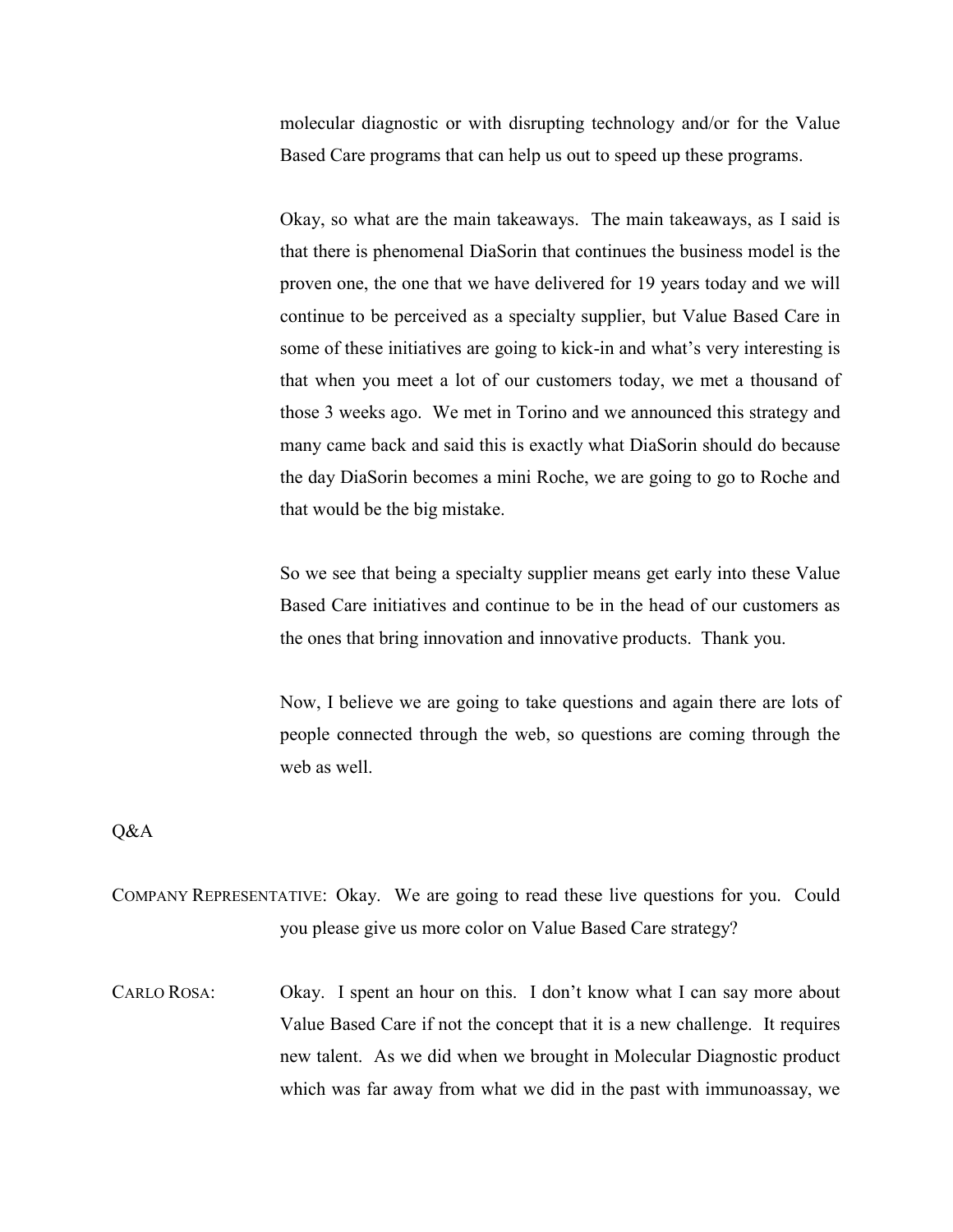will need to create a dedicated team of people that is going to be focused in developing some of this concept and one concept that I want to make sure is clear to everybody, this has nothing to do to with R&D.

R&D in this side is simple. We already have all these products because we invested in the product development of these products in the last 5 years. The problem now is running clinical studies and then go and work in developing guidelines and working with physicians, so that is what I believe is the challenge for DiaSorin with Value Based Care.

COMPANY REPRESENTATIVE: Awaiting for more questions. Your M&A strategy and POC solutions.

CARLO ROSA: POC Solutions, yes…yes, as we said before, today there are platforms out there for point-of-care molecular diagnostic. Undeniably, Roche has a successful platform. Other companies have successful platform but there is a caveat. If you want to go behind what's today testing market, you need to go from 30 minutes which is what takes on average to run a molecular test to 15 because what is very clear is that only if you have a result in 15 minutes you are going to be able to attract patients to do testing outside the usual circle of structures. And therefore, what we are looking for, again we are not the only one, what's the industry looking for is a breakthrough that allows to bring molecular from 30 to 15. And I said San Francisco for me was very educational because there are lots of different ways to try to tackle the program but there are few that I believe have cracked the formula. And so the ability of DiaSorin in this case to find the right partner and possibly acquire the technology that has cracked the formula.

COMPANY REPRESENTATIVE: Okay.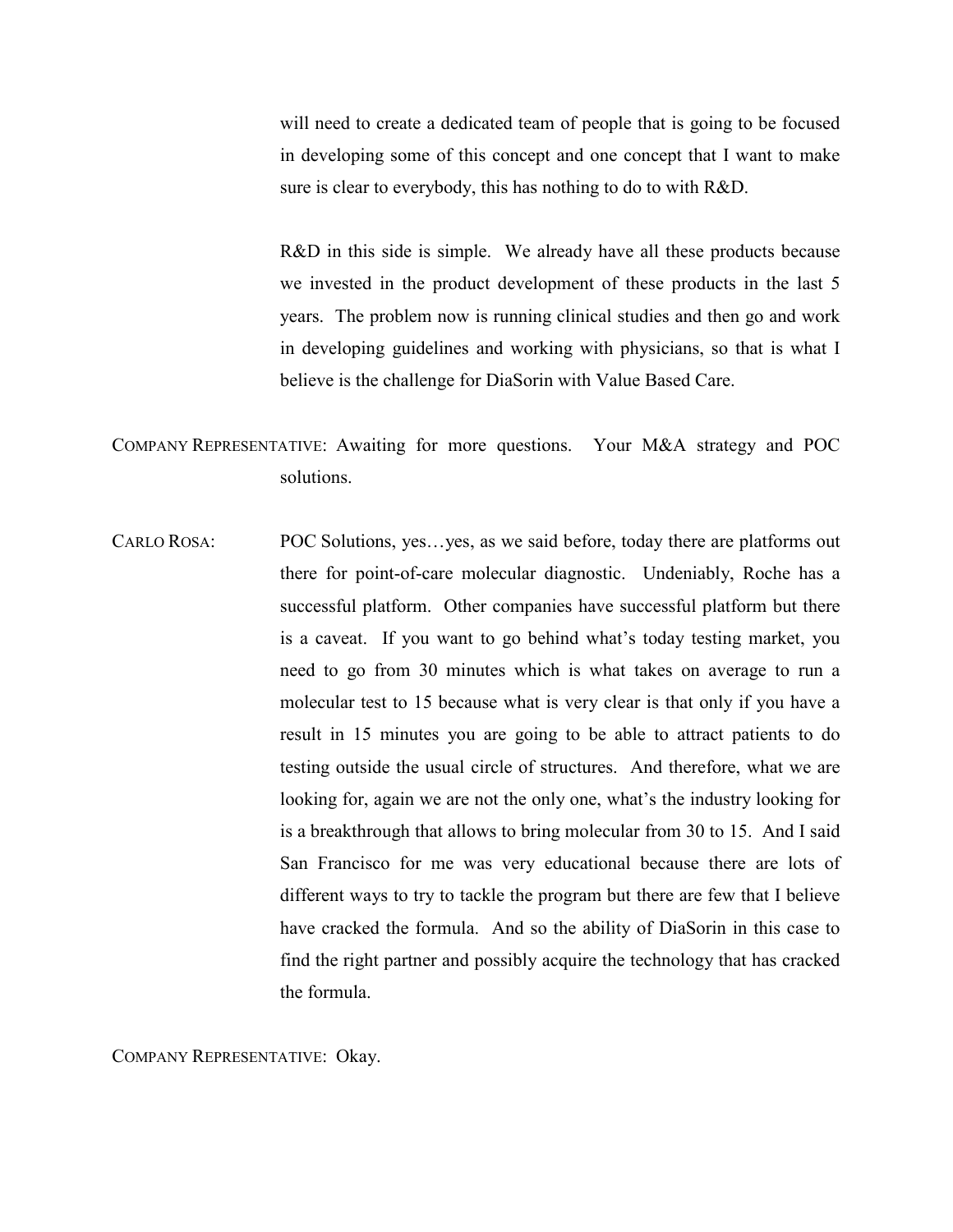CARLO ROSA: And there are questions in the room.

ANDREA BALLONI: Good afternoon. Thanks for taking my question. Balloni from Mediobanca. My first one is about LIAISON XS. Following your recent presentation, if you can help us modeling this new business, you usually have installed around 500 new equipments per year. If you can give us an idea about which would be the penetration for LIAISON XS in term of number of equipments and which could be the dilution in terms of average pricing per machine installed, that I would assume being lower compared to the average of a group.

> And my second question is about capital allocation. You have distributed a pretty material dividend last year without any new M&A. What should we expect over the next 4 years assuming no deal, no M&A and no acquisition? And my very last question is about EBITDA margin. You have guided a level of around 38% in line with last year which is not including IFRS 16 I guess, so should we model assuming around 100% basis point as guided during the last conference call? Thank you.

CARLO ROSA: Okay. So you will get me in trouble. There is the concept. So let me start from the first one which is the LIAISON XS. Clearly, I cannot provide you with a number because we decided not to do it, but I think that traditionally this company has been able to place from 500 to over 600 systems, okay. So I believe that the LIAISON XS because…and we never push for more installations by the way, because we saw that it was an optimal number and we had surreal discussions with some of the analysts saying why don't you put more. We don't put more because then there is situation where you have a cost structure that all of sudden becomes not optimum. So 500 to 600 has always been very good for DiaSorin. Now, if you will install more without hiring engineers which is an expensive bunch of people, especially in the U.S, you have to make the system more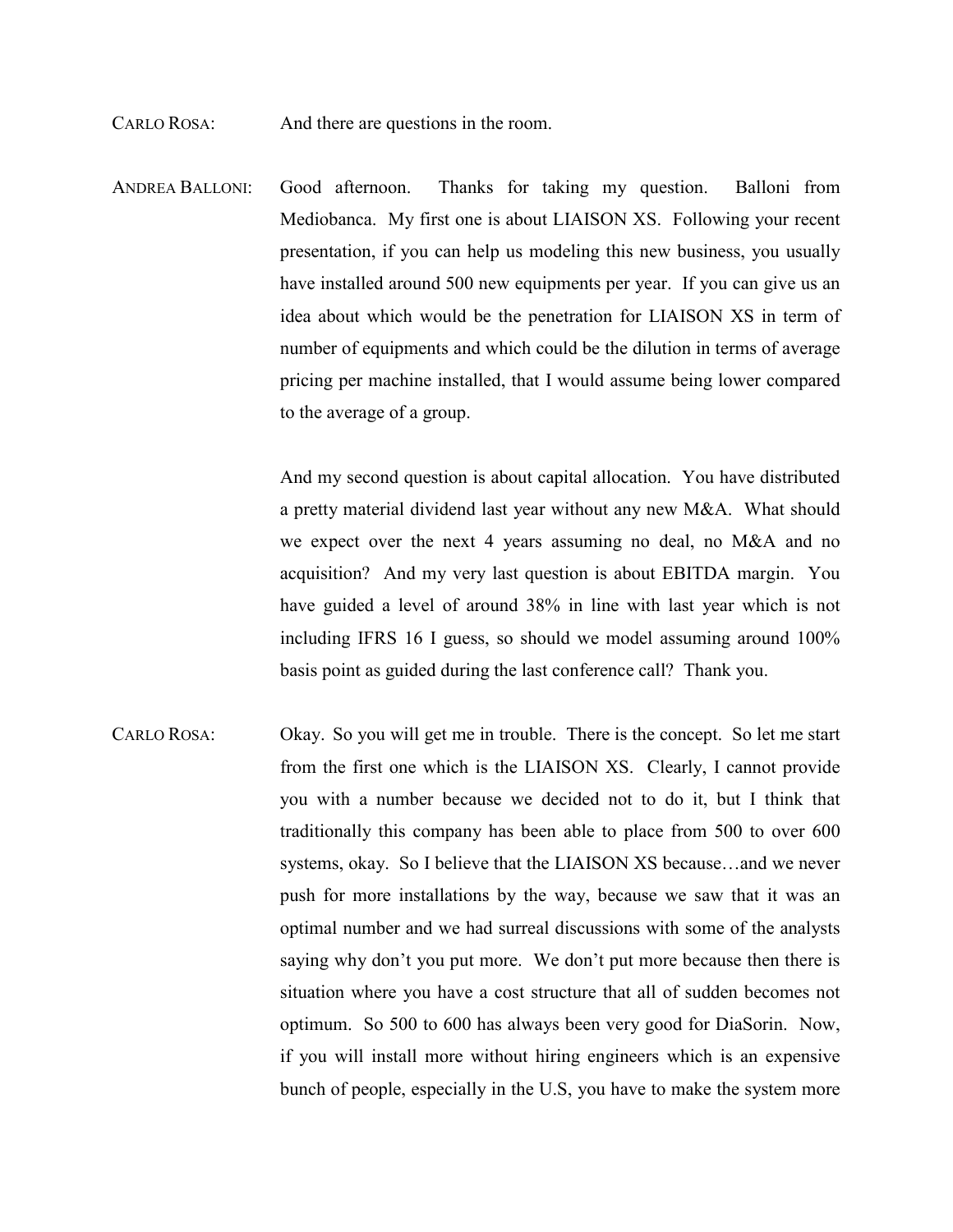solid, right, which is exactly what we did with LIAISON XS. LIAISON XS has been designed to have no more than 2 service calls per year, okay. So I believe that overall this would allow us to increase our rate of placements overall by roughly 20%. The allocation of it I leave it to your imagination.

Now, let's talk about revenues per box. We I think stopped giving revenues per box long time ago because it became a nightmare. The analysts were doing calculations that have nothing to do with the reality of business, but just as an indication as we discussed before, I think that LIAISON XS has been designed to be installed with revenues that are 50% of the what the XL is doing, so half, okay. So again in your model, you put the box…you put…but I strongly recommend not to model the business any longer with installed base because the dynamic is too complicated. You have a cannibalization of LIAISON. You have add-on because now you have an install base of 8,000 systems. You develop new products. You sell on the installed base. If you simply go by calculating number of systems times revenue per box, it becomes science fiction, okay.

The last…then you have a question on what happens if we don't do…don't make an acquisition. I think we become a bank and there is nothing more I can say. You know we have a dividend policy, the dividend policy allocate a certain percentage of the cash generated to a regular dividend and then it's the Board of Director that makes any recommendation in terms of extraordinary dividend. Sorry, remind me the last question was about EBITDA. Can you take it?

COMPANY REPRESENTATIVE: IFRS 16, yes. IFRS 16 is including the guidance, for us it is not very material. 50 to 70 basis points [inaudible] we close the 2018 with a 38.2% of EBITDA over revenues, what the guidance is basically telling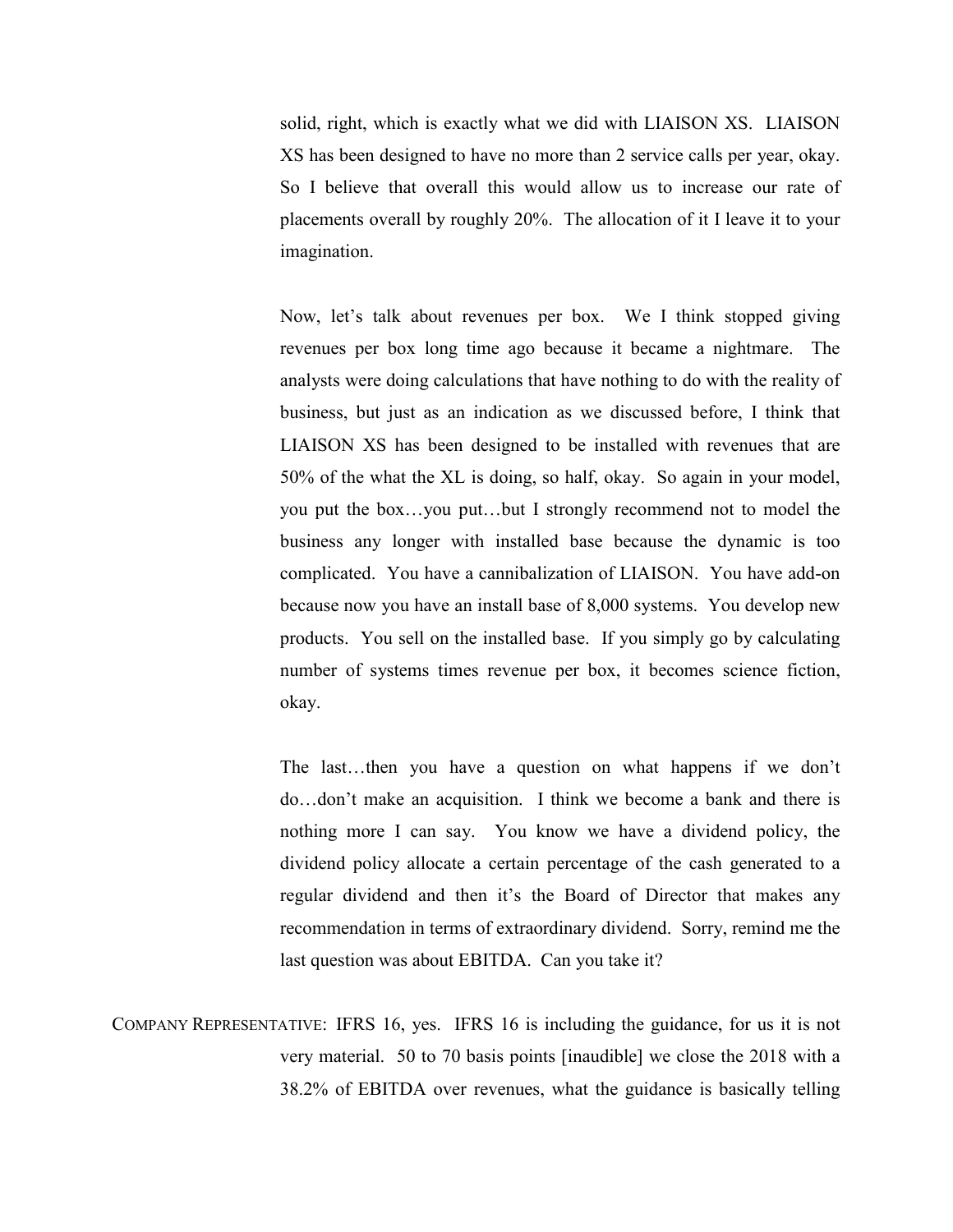you is that we confirm we will be in the range of 38%, 39%, it depends on you know, how the revenues will behave, but eventually I believe what is very important to remember is that in the meantime we will be able to fuel and to sustain the investments, at the base of the Value Based Care initiatives. We will have to deal with some more price pressure and especially in Vitamin D, and on top of that we will have to expense in our P&L royalties coming with the latent tuberculosis sales. So all-in-all, I believe maintaining an EBITDA margin between 38% and 39% considering all the initiatives that we have discussed is…it is a very good EBITDA margin.

- MASSIMO VECCHIO: Good afternoon to everybody. Massimo Vecchio from UBI. You correctly said Value Based Care it's…seems to me that you will have to interact with [inaudible] say in a different manner. So the question is, do you plan to do it by yourself or you will look for co-operations. And if yes, in which areas, I am thinking in particular about physicians education which is a challenge by itself. Some of your competitors are pharmaceutical companies so they will probably have better access, so I would like to understand how you will tackle these transformation?
- CARLO ROSA: Okay, so the question is, how do we plan to do the…carry on the Value Based Care initiatives? If you notice, we have…the Lyme initiative is with QIAGEN. And so, combination of the 2 companies and QIAGEN has developed sales force which has been hitting on the infectious disease specialist to develop the TB, okay. So the idea is that we are going to put together channels that allows…is a combination of us to reach the infectious disease specialist. Keep in mind that the Lyme disease is a great opportunity but is also geographically a very well located so in the U.S., in Central Europe and so forth. But the answer is we are going to do with QIAGEN.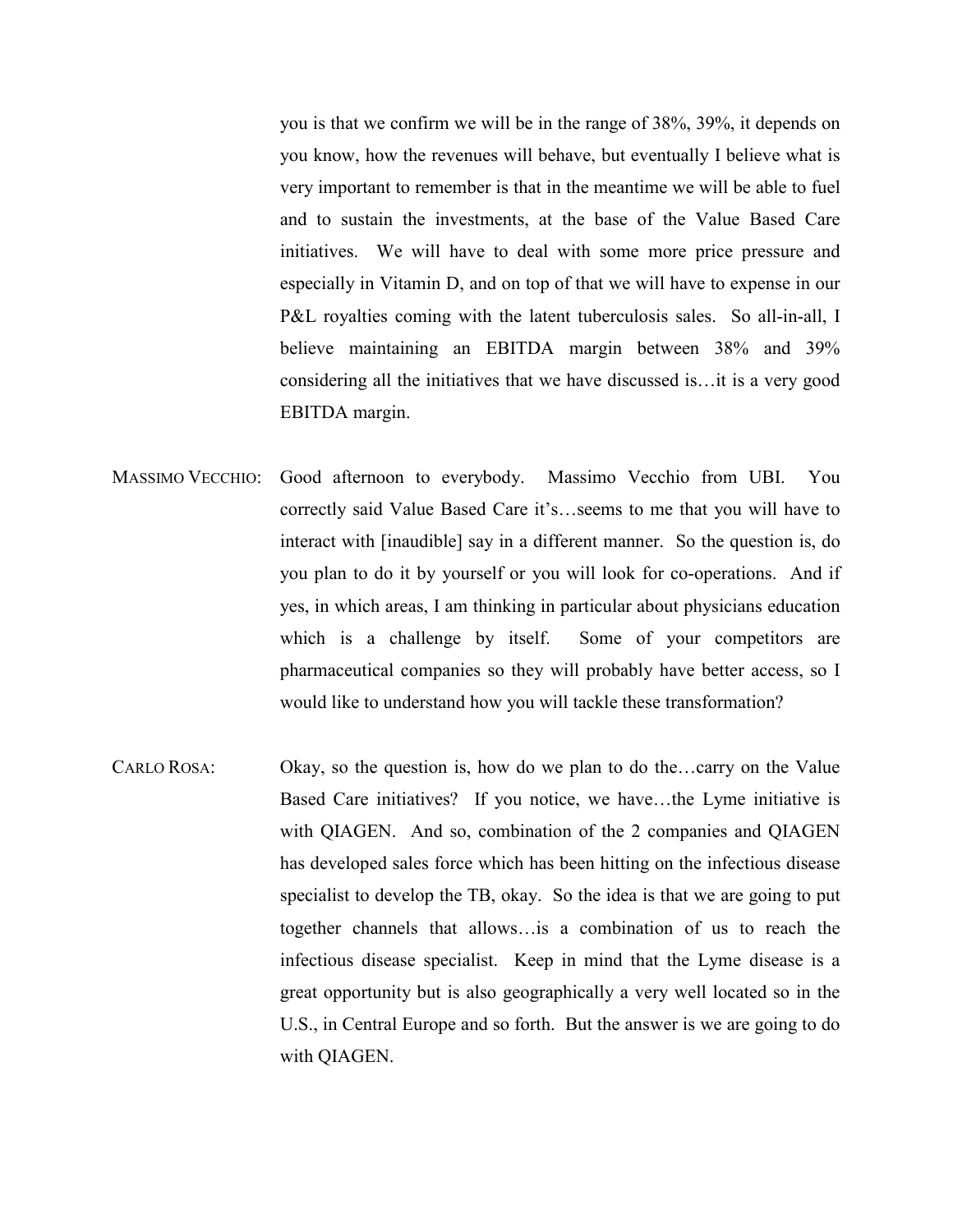When it comes to GI, the other two programs, they both go to the same doctors is the GI specialist. And the gastroenterologist, we have chosen this clinical area because we have been playing there for many years. We are under clinical studies with the gastroenterologist, but the gastroenterologist have a very strong scientific society. And one of the ways that you actually disseminate the practice or the use of the test is first through guidelines that the scientific society has to put together right, so we selected an area where there is strong leadership. There are other disciplines in medicine that are very difficult because you have gazillion societies saying all and more right.

So in this specific case, it is simpler to access physicians and the right guidelines because of this characteristics. And certainly GI is an area where we need to invest, and when I was saying…answering to the questions, so where…how about the M&A. In my opinion, M&A today has to go into 2 areas, one is technological point-of-care, but the other one certainly is in the GI, because we need to find an asset that is giving us access to that and more let me say exposure to that segment of the business.

So combination of alliance with Meridian in the U.S., was very…was working very well…is working very well, and possibly some M&A in that area. That's the answer.

- MASSIMO VECCHIO: Follow up, do you plan also to go to insurances or did QIAGEN went to speak to insurances?
- CARLO ROSA: You have to…you have to go to the insurances. For these products that we have today the reimbursement is already set also in the U.S. So calprotectin there is reimbursement in the U.S., for example, the H.Pylori, its already reimbursed. So you don't need to go and get a code. But you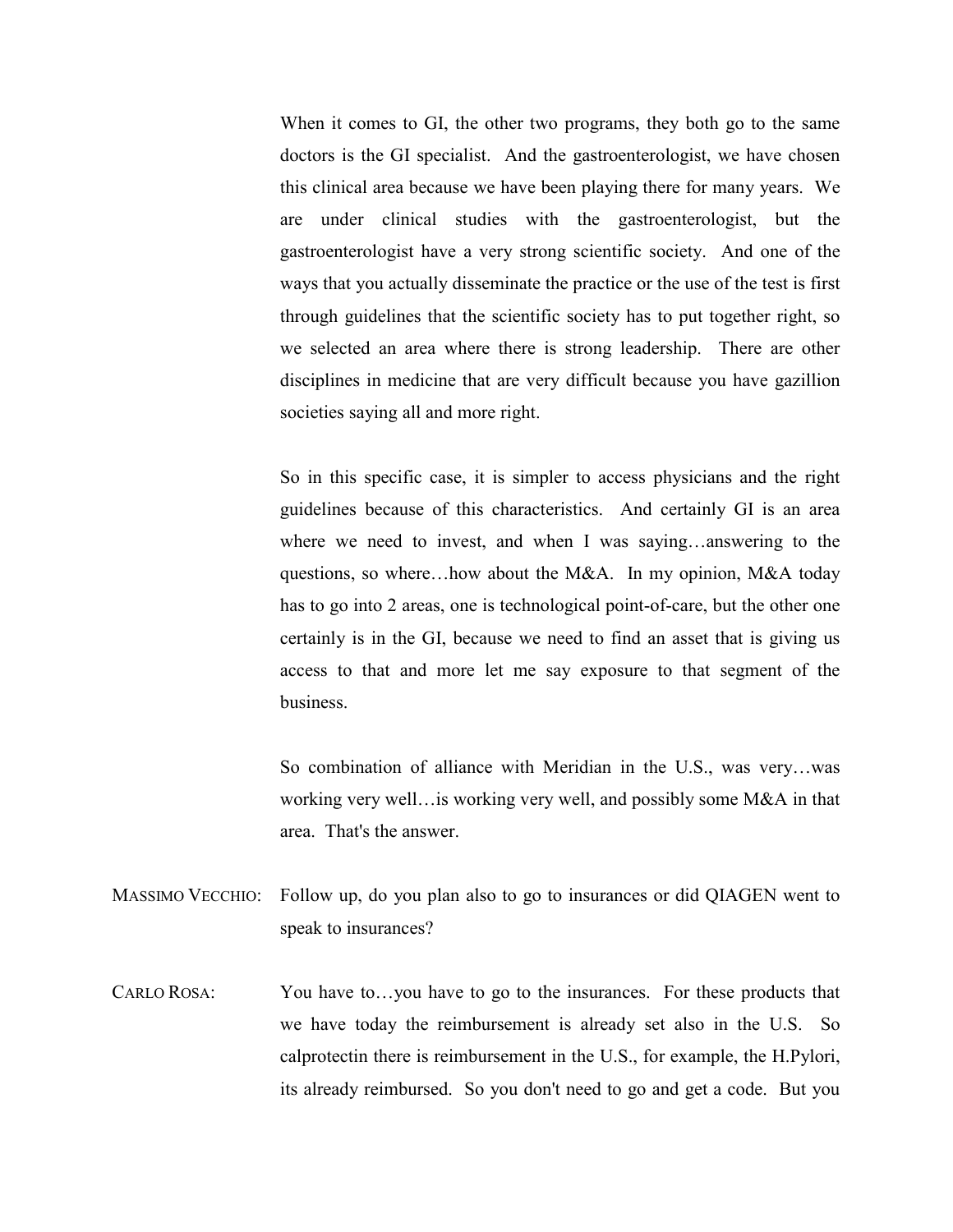need to go and convince the insurance to reimburse because the fact that there is a code doesn't mean that they are reimbursed. Today, calprotectin in the U.S., 50% of the testing that today is done in the U.S., is not reimbursed by the physician is paid by the insurance, is paid directly by the patient. Okay, so you have the code, you have the reimbursement, you need to go and sell your diagnostic algorithm to the insurance.

- MASSIMO VECCHIO: Thank you very much.
- LUIGI DE BELLIS: Good afternoon, Luigi de Bellis from Equita. The first question is on the QuantiFERON-TB. Can you give us more details about the economic suspected for the TB and the risk of competitions? And the second question, generally speaking, you are looking at your partnership with QIAGEN and new pipeline, do you expect overall pricing pressure for the group to decline going forward and compared to the previous plan? And if you can elaborate between pricing pressure expected for Vitamin D and ex-Vitamin D? The third question is on the Value Based Care, what is your expected market share for the Lyme test considering your global view on this market. Thank you.
- CARLO ROSA: Okay, so, the first….
- LUIGI DE BELLIS: First one, tuberculosis economics in the plan.
- CARLO ROSA: Okay. I cannot give you the economics, otherwise, you know, I would give you the casual numbers. But I would…what I would say is that look at the margins in the last quarter or so, is not dilutive. So what I can tell you is that the way we are splitting profit between us and QIAGEN does not dilute current DiaSorin profitability. Okay, fair enough. I cannot give you more details on that, inclusive of all royalties, by the way, so the net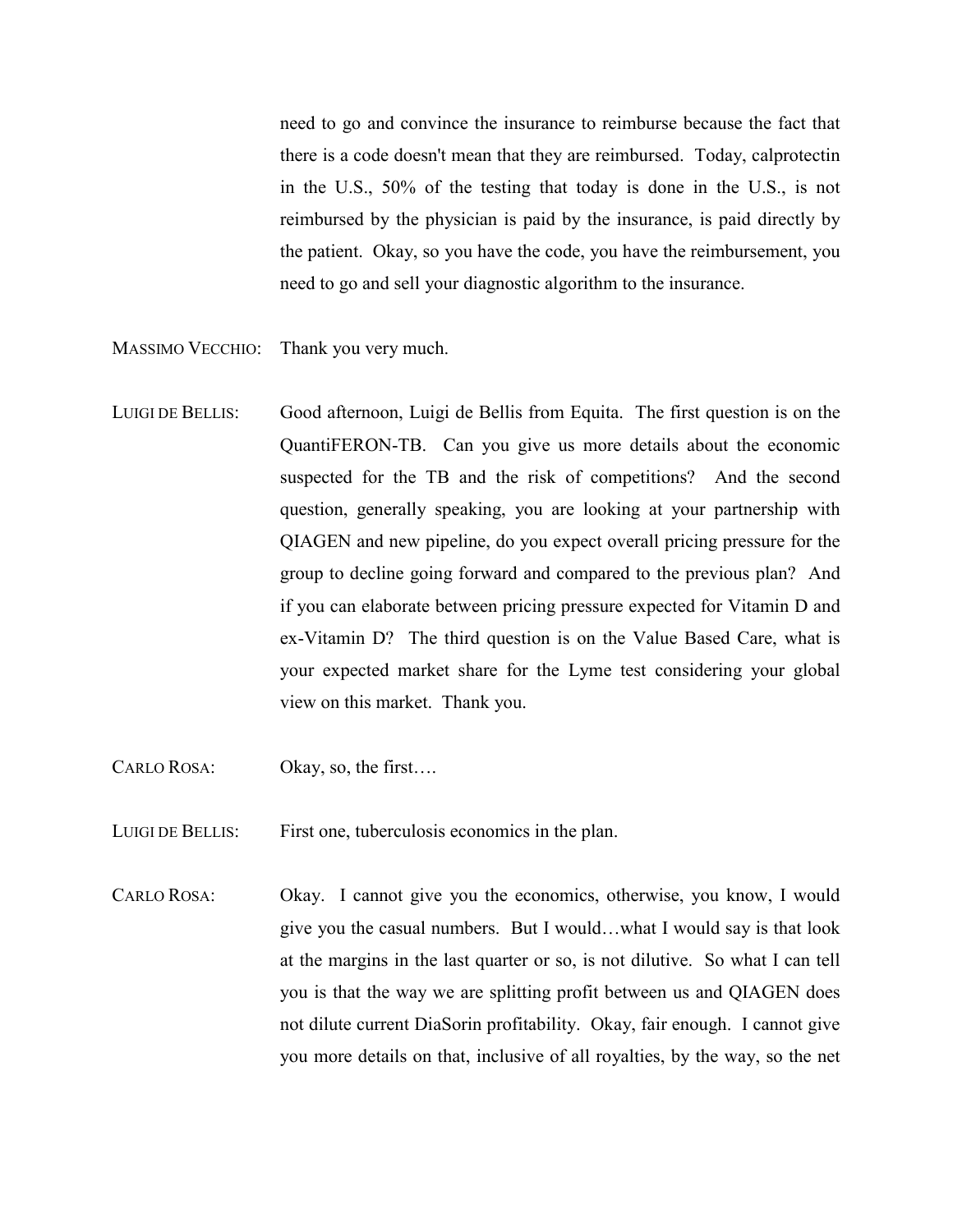without including royalties is not margin dilutive for us at the EBITDA level.

LUIGI DE BELLIS: On the risk of competition for business?

CARLO ROSA: On the risk of competition, look QIAGEN and DiaSorin we always…both of us, the first time we met, we look at each other and they said Vitamin D and we said HPV, so we had exactly the same problem, the one-trick pony that eventually was taken by competition. So we learned the lesson. And this is why we want to build a franchise on TB. So it's not QuantiFERON TB, its QuantiFERON TB Lyme and there is a pipeline of products that we want to develop. So customers are going to be hooked up to use the platform on the DiaSorin platform for many different applications. And this is why Lyme became so relevant for both of us to develop launch and get customers hooked in the….is a franchise. But competition will come for TB in my opinion there is going to be competition, there is going to be price effect. It is in the…in a way business is conducted. I think it's going to take some years though; it is not going to come tomorrow because it's very complex as we said before QIAGEN has done a very good job in branding actually the test directly with the physician.

> And we have seen examples in the past, where for example in allergy, Phadia was always able to keep everybody out because eventually they sold their products directly to the physician and not to the lab. So in this case, yes, competition will come, are we too much concerned, not really to be honest with you. And the second question was?

LUIGI DE BELLIS: Pricing pressure, if it's different compared to the previous plan. And if you quantify pricing pressure expected in the plan?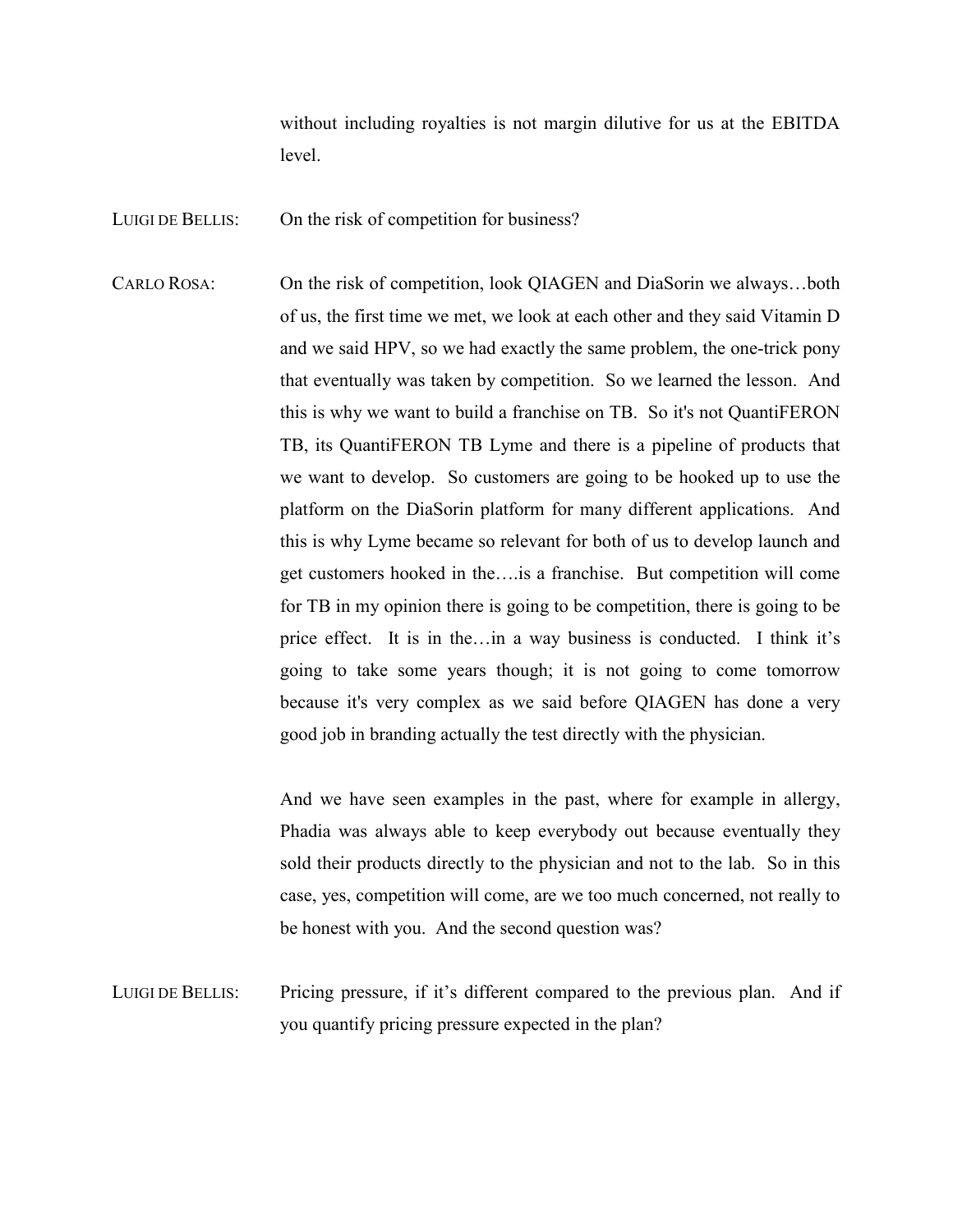CARLO ROSA: Look, we have, I think we said it's an information we have discussed already that we have price pressure equivalent to 1% of revenues, okay? So  $\epsilon$ 6 million,  $\epsilon$ 7 million per year. And that's all in, that's all in including Vitamin D and everything else. The reason why we then…but why you don't see it on the margin is a combination of 2 things. One is you continue to develop specialty high margin. So you have a mixed effect toward margins, not really geography because if you…this plan, actually at the end of the plan, you're going to have a fairly balanced situation between Europe, U.S., so the geographical split does not necessarily help you out, it's more the mix.

> And then last but not least is what we call operational efficiencies, which today are in place. We started 4 years ago with [indiscernible] and they are in place in Europe and now we are extending those in the U.S., so combination of mix and inefficiencies actually take care of the price pressure. Third question?

- LUIGI DE BELLIS: Lyme test market share?
- CARLO ROSA: Next.
- LUIGI DE BELLIS: Thank you.
- CARLO ROSA: Thank you
- COMPANY REPRESENTATIVE: We have other questions over here. So why does your plan assume light revenues from your Value Based Care portfolio when Calprotectin and H. pylori is already approved in the U.S. and Lyme could be on the U.S. market in the first half of 2021?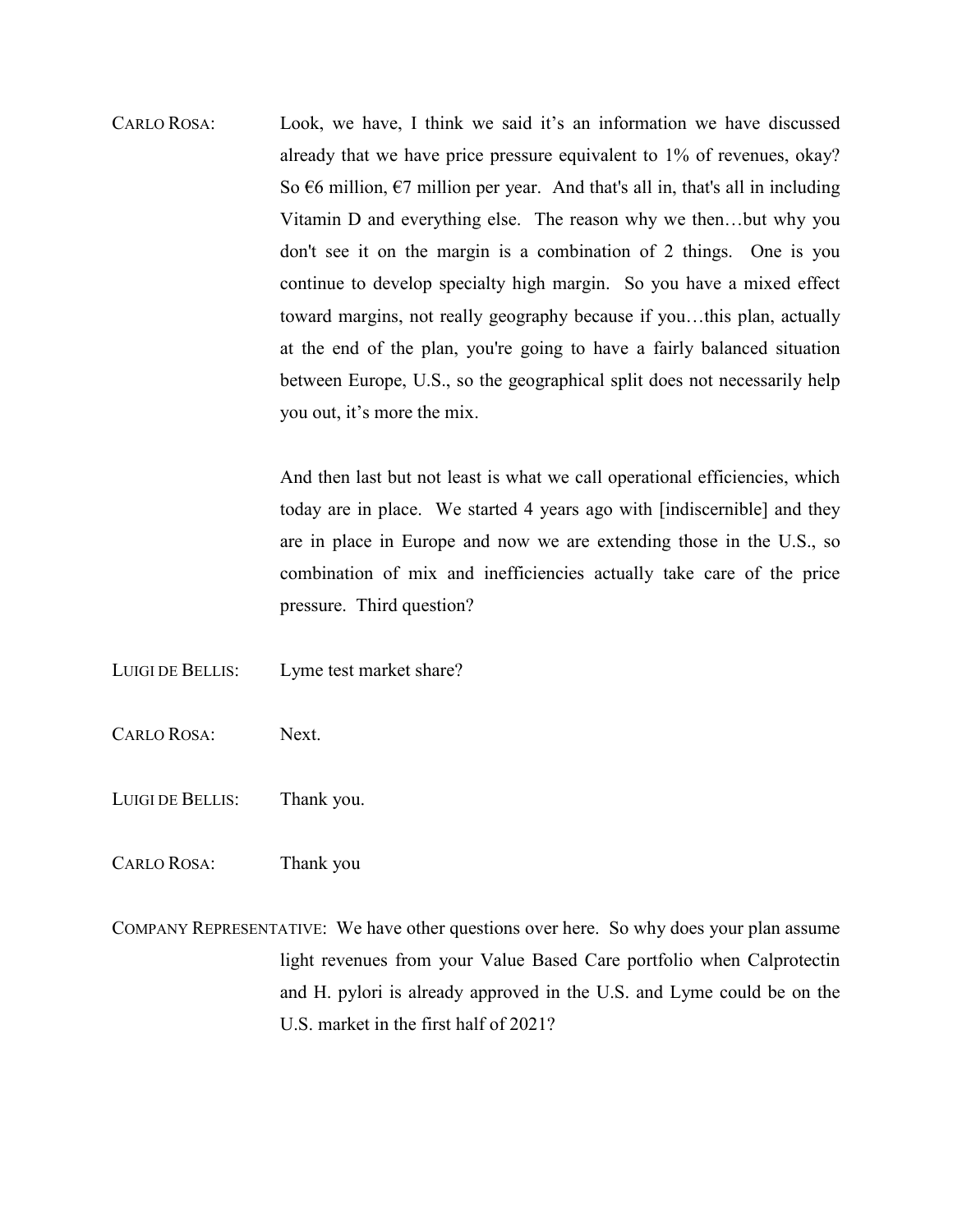- CARLO ROSA: Okay. Exactly for better reason…exactly for that reason because Lyme is going to be on the market in 2021 and therefore you only ever one-year, which is 2022. So the effect on the plan is relatively small. The Calprotectin and everything else is…today is a sole product. They are in our numbers today. What we believe is that it's going to take time to switch from the traditional use to the use in Value Based Care. And this is why, we believe that for the next 2 or 3 years, we will certainly enjoy the growth of the sale of these products, but we're not going to fully enjoy the potential because we are going to be spending money to create the market.
- COMPANY REPRESENTATIVE: Well, you have a high track record in taking a conservative approach in your acquisition strategy. Would you be willing to be a bit more aggressive with regards to point-of care?
- CARLO ROSA: I don't know to define conservative, conservative means that we always look at the return of the investment and we have done so very efficiently over the last few years. So we never bring to the attention of the board any acquisition that would break the piggy bank. And I see that is very healthy for the organization. I will not be available to pay crazy prices and multiple for just a technology because I believe it's…there are many example of situations where that has failed miserably. I think that there is a way to buy wisely. But then the problem is not necessarily how much you pay for, it's how much…how many resources you're going to dedicate to then grow the business and…but that's an internal story, it's more people more talented men and women that that work on the project, and we have the financial resources to do it. So I think that the answer is we're going to pay the right price for the technology. We're not going to do anything crazy, but we're going to invest internally whatever is necessary, then to take that technology and bring it to the market.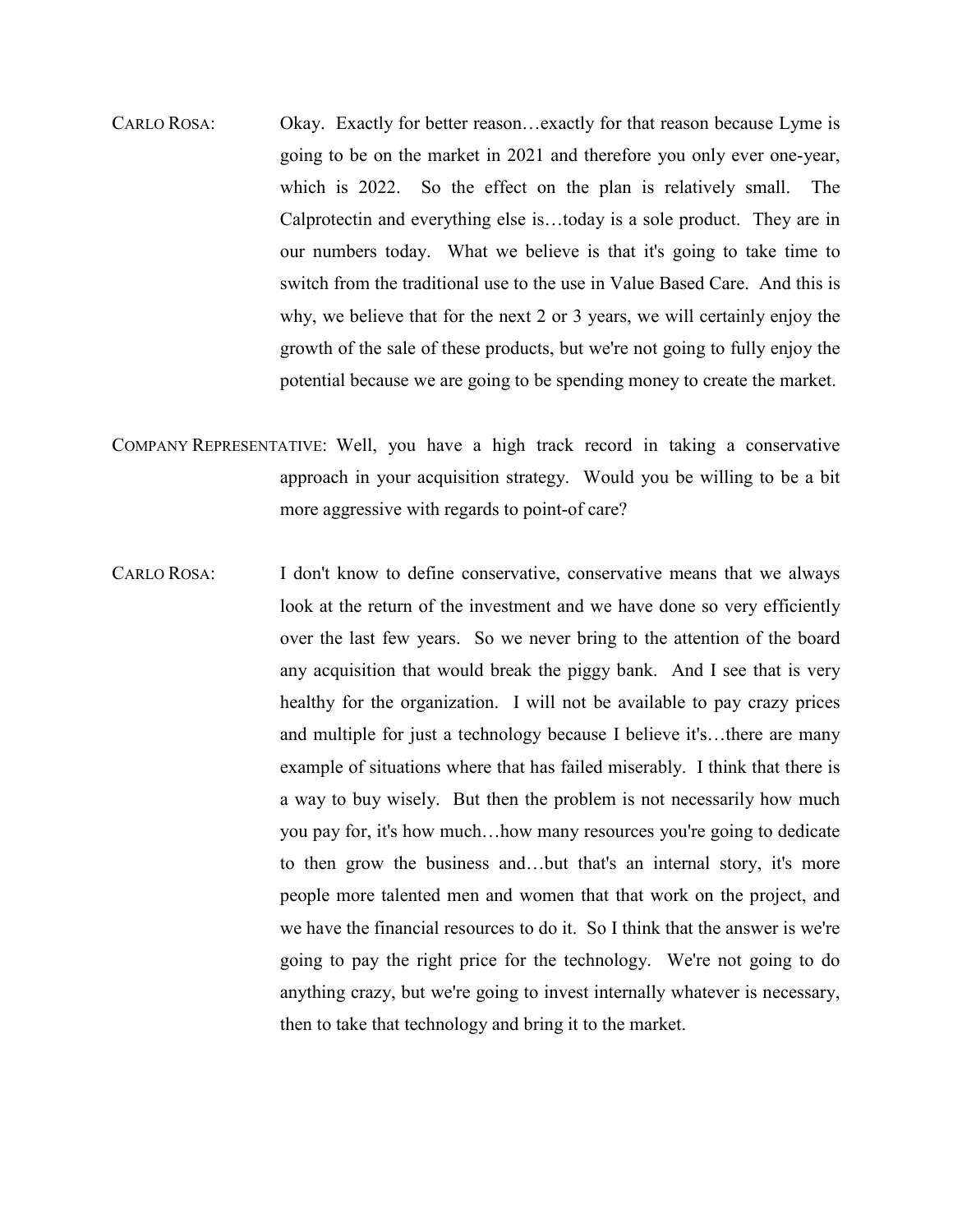- COMPANY REPRESENTATIVE: Regarding future and/or potential acquisitions, mainly about pointof-care technology, are you looking to startups or looking at already wellestablished companies? Or no matter the company profile for potential acquisition, but how it fits in with the medium long-term plan?
- CARLO ROSA: I don't believe that today there are established companies that have that kind of technology that we are talking about. There are companies that have a technology that allows point-of-care in 30 minutes, but nothing that allows a point-of-care molecular testing within the 10, 15 minutes that will be the breakthrough. So by definition, you're buying a startup. So the answer is we're looking at buying startups and technology and then develop it internally as a product.

COMPANY REPRESENTATIVE: Thank you.

- COMPANY REPRESENTATIVE: Could you please elaborate a little bit, why you think this breakthrough coming down to that amount of minutes is changing the behavior of the patients or the consumers? What is the critical time frame? Why do you narrow down to that specific amount of minutes?
- CARLO ROSA: Because there is a difference. Today, as said, the decentralization has happened has been very successful when you are able to bring the test to the end-user, right? So pregnancy testing, glucose monitoring, a few examples where you went all the way through. For professional use, minutes for a cardiac test. Patient gets admitted; you want…you want the answer right there. I think that when it comes to, again molecular and infectious diseases, you're going to be very successful in decentralizing and break the habit, if you can have a combination of 2 things, test there, and then prescription and then treatment, right. And you can actually even in geographies like the U.S. where for a prescription, you can have now a doctor on the web, right? The new concept it's going to be because you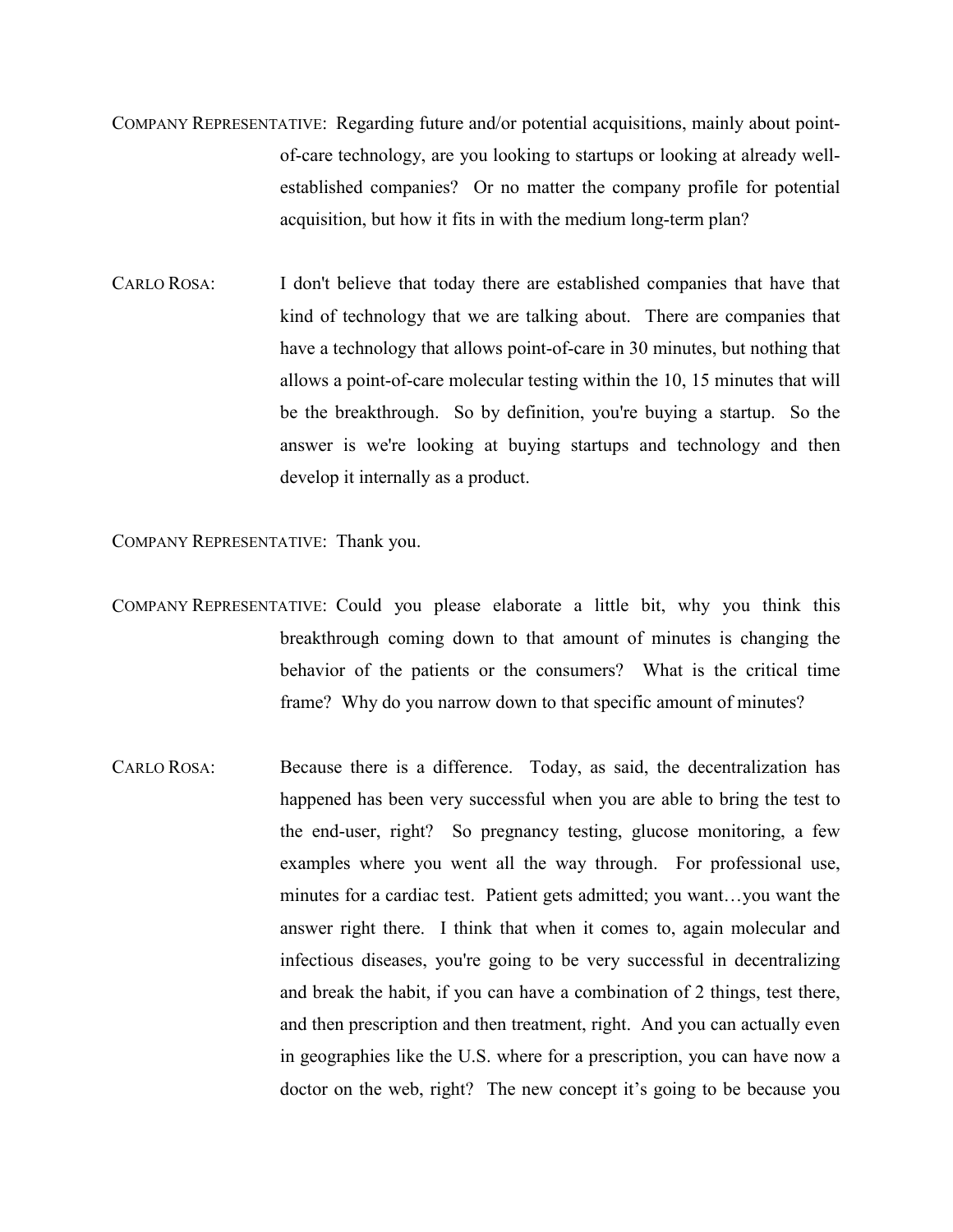cannot have an antibiotic right there. You need to have somebody to prescribe it.

So there are services today where the doc is web-based. The problem is, he doesn't have the result. He or she doesn't have the test result. So think about the future where for again, certain diseases…I'm not saying everything is migrating into point-of-care. But for certain applications, like flu testing, respiratory, you can go there, you can go decentralize to Walgreen or a pharmacy over here. Get tested in 15…you stay there 15 minutes. There are studies saying no more than 15, otherwise people just don't stay, right? In 15 minutes, you have the result, if the result is…whatever the result is then transmitted real time to the doctor, the doctor sees it validates, and you get your prescription there is the break through. Think about it. There is a beautiful example which is…if you read the book Bad Blood, Bad Blood is the story of the biggest scam in the U.S., history in our industry. But that tells you how fatally attracted to that concept the society is, right, because everybody is sick and tired or having to go to an hospital for a minor disease, right. What...the big lie there was a drop of blood, I do it all, that's impossible. So you need to be selective and identify for which diseases that can happen, and today its infection diseases, right. So infectious disease 15 minutes treatment home is going to work.

- COMPANY REPRESENTATIVE: I have another question live, what assumptions are you making with respect to Vitamin D, and contract negotiations with Sonic and Quest over three years?
- CARLO ROSA: The contract with Sonic or Quest are still valid until December of 2019, and then there are formulas for renewal. I cannot actually make a specific reference to these contracts because they are under negotiations, so whatever I say is going to be used against the company. But, let me say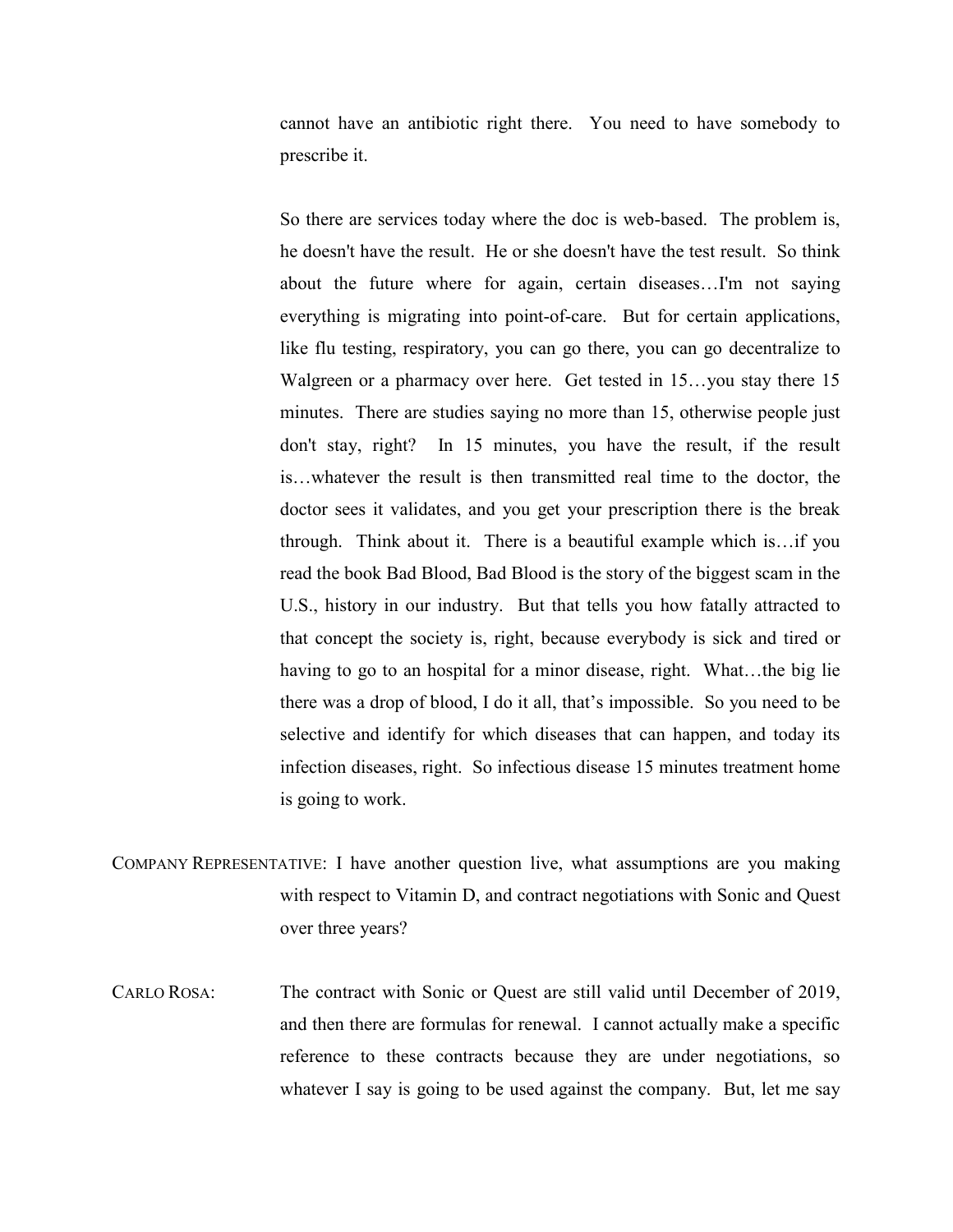that, as far as, Vitamin D is concerned we believe that there is going to be a continuous trend in the next 4 years to decline. And again, I think as we have discussed few times with analysts you can take the historical trend, don't take one year because one good year, one bad year don't necessarily represent the truth, they can take the historical trend that we always comment in our financial results and use that trend for the next four years.

COMPANY REPRESENTATIVE: Thank you.

- BRUNO PERMUTTI: Good afternoon. Bruno Permutti from Banca IMI. A question related to the CAPEX, you factor in your plan related to the Value Based Care project. So…and also on the OPEX, if you believe that you will see something already in the 2019 and 2022 period or so you have to build up your structure for the future and how much OPEX you have factor in the plan for these? And the last one is on the possible cannibalization with the existing sales if there could be some or if it is something completely new in terms of volumes?
- COMPANY REPRESENTATIVE I will take the CAPEX and the OPEX one. So in terms of OPEX, our plan is not assuming any material OPEX operating level actually. So in spite of the growth of revenues mid to high single-digit we are not assuming a material reduction of OPEX as a percentage of revenues, specifically because we need to sustain the Value Based Care project Carlo was discussing about. And that's why again I believe the EBITDA margin around the 38%-39% is a very good healthy EBITDA margin.

In terms of CAPEX, the CAPEX extension [ph] is pretty consistent, we are forecasting to have anything between  $\epsilon$ 60 million and  $\epsilon$ 75 million CAPEX per year over the period of the plan including also the initiatives that Carlo described in China. I am talking about setting up a local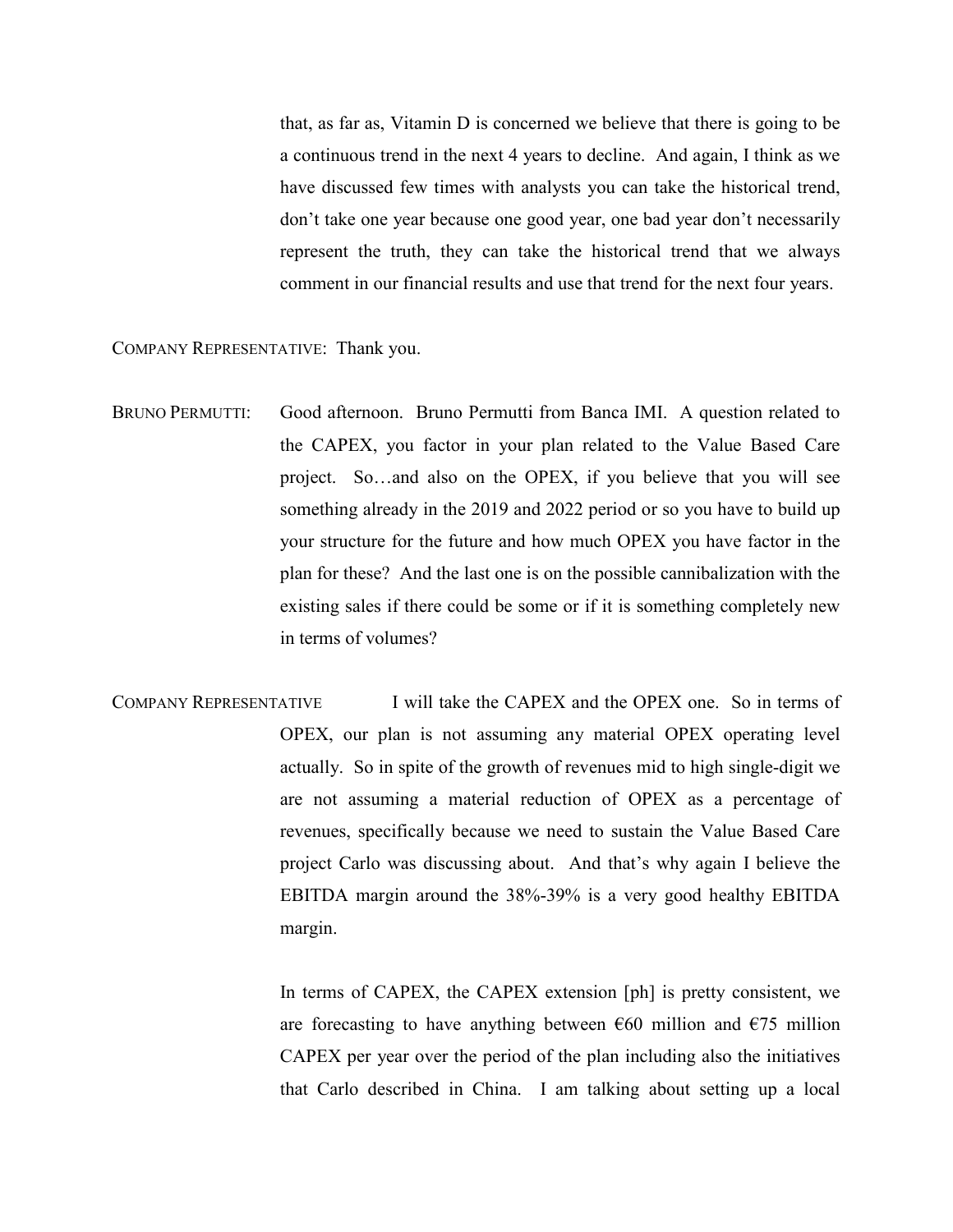manufacturing facility with a local partner and I don't remember if you had a last question or if that was it.

BRUNO PERMUTTI: Was only related to the possible cannibalization with existing sales from the setting up of and the launch of the new products related to the Value Based Care initiative.

COMPANY REPRESENTATIVE: No, there is no cannibalization because it's a different use or more usage of the current products, so there is no cannibalization.

BRUNO PERMUTTI: Thank you.

COMPANY REPRESENTATIVE: What is the guidance for the next 10 years, not 3 years but really 10? Where you do you see the company in the very long term?

CARLO ROSA: The revenue?

COMPANY REPRESENTATIVE: The guidance for the next 10 years.

CARLO ROSA: Okay. Well, the next 10 years, I hope I see myself alive but in the next…the guidance to me is simple. We will continue to be a specialist and we cannot make the mistake of becoming a generalist because once you step into the generalist field, you are dead because then you face immediately the issue of size,  $\epsilon$ 11 billion of Roche versus  $\epsilon$ 700 million DiaSorin, and so whatever we do we are going to continue to work and develop technologies and products that keep us very far away from the path of the very large companies. And what is interesting about this is that the initiatives that we have announced today, the Value Based Care which is an initiative for this product that will take time to develop and get to fruition and the strategy of disrupting technology following the disrupting technology for molecular in certain areas, fundamentally are laying the